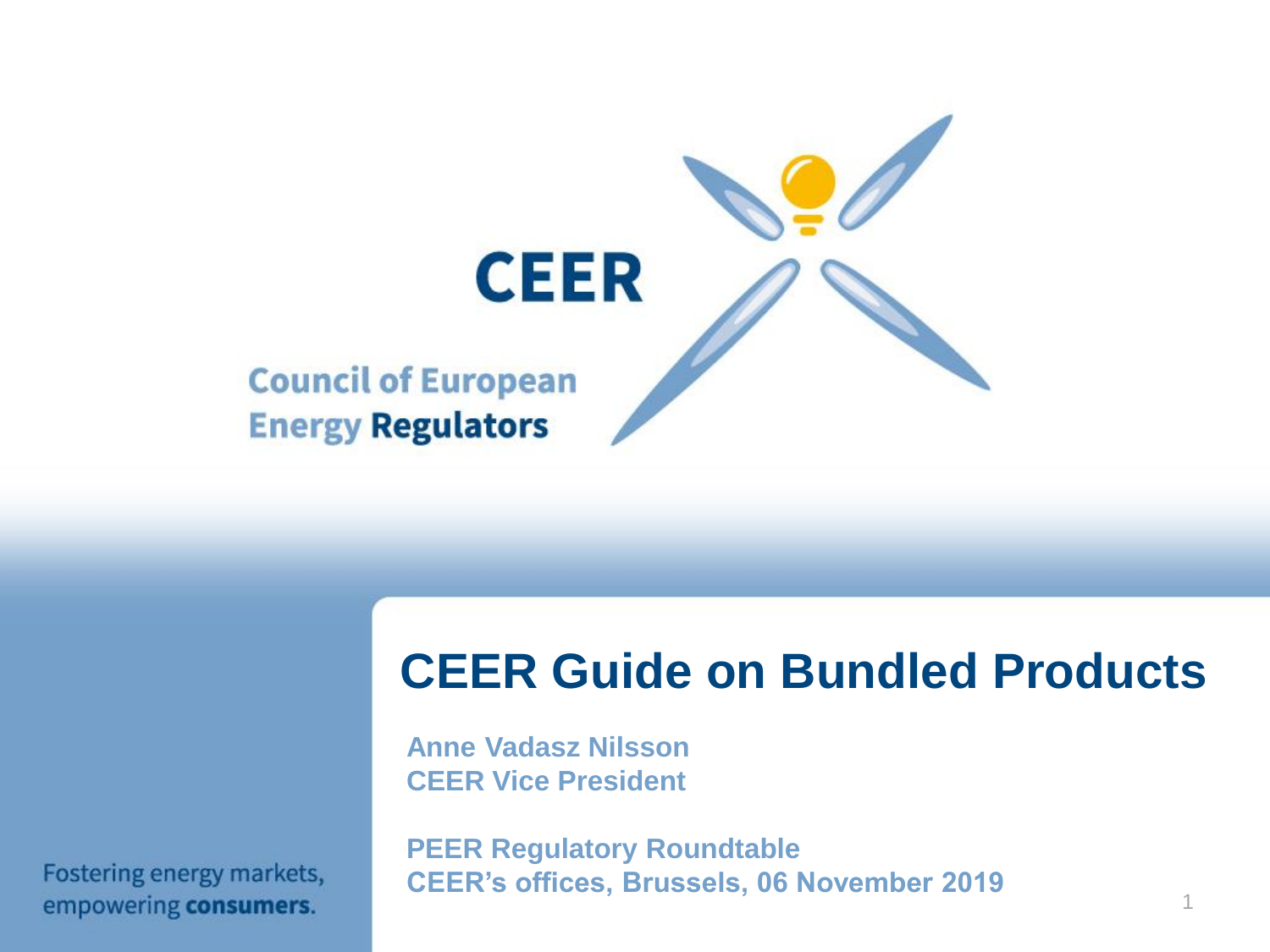

# **Aim of this (06 Nov) PEER Roundtable on Bundled Products**

- Initiative of CEER, BEUC and NEON under the Partnership for the Enforcement of European Rights (PEER) framework.
- EU-level dialogue on bundled products among regulators from different sectors (e.g. rail, telecoms, energy financial etc), ADR bodies, consumer and other bodies responsible for safeguarding and protecting consumers rights, academics and the European Commission.
- Promote cross-sectoral, cross-authority collaboration on Bundled Products at EU and national level
- Discuss the CEER Bundled Product Guide

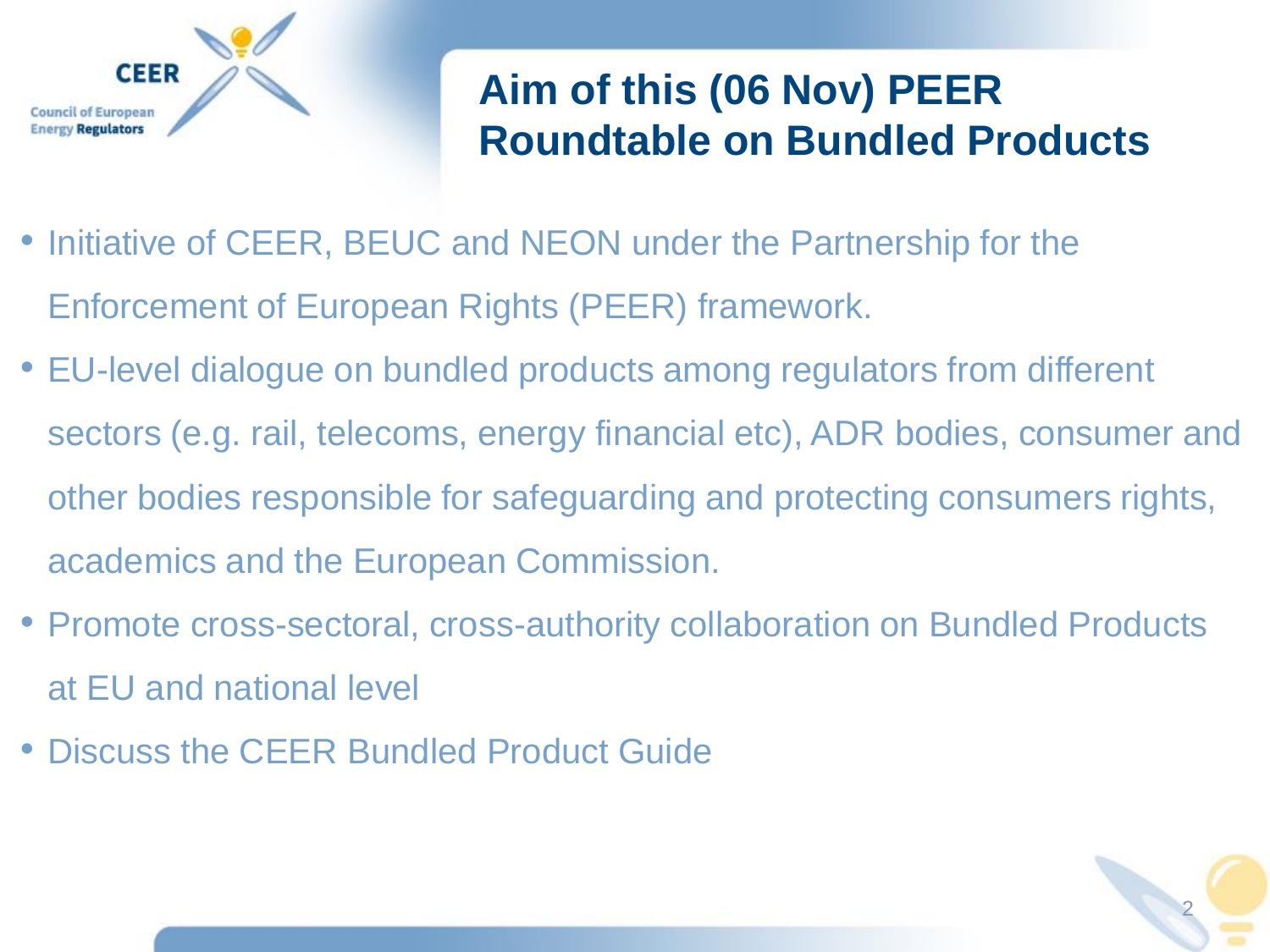

### **Aim of the CEER Guide on Bundled Products**

## **Aim:**

- Promote a consistent framework for the treatment of bundled products in Europe across various sectors
- Better protect consumers who choose bundled products

### **Target audience:**

• Regulators and companies across any sector (not only energy)

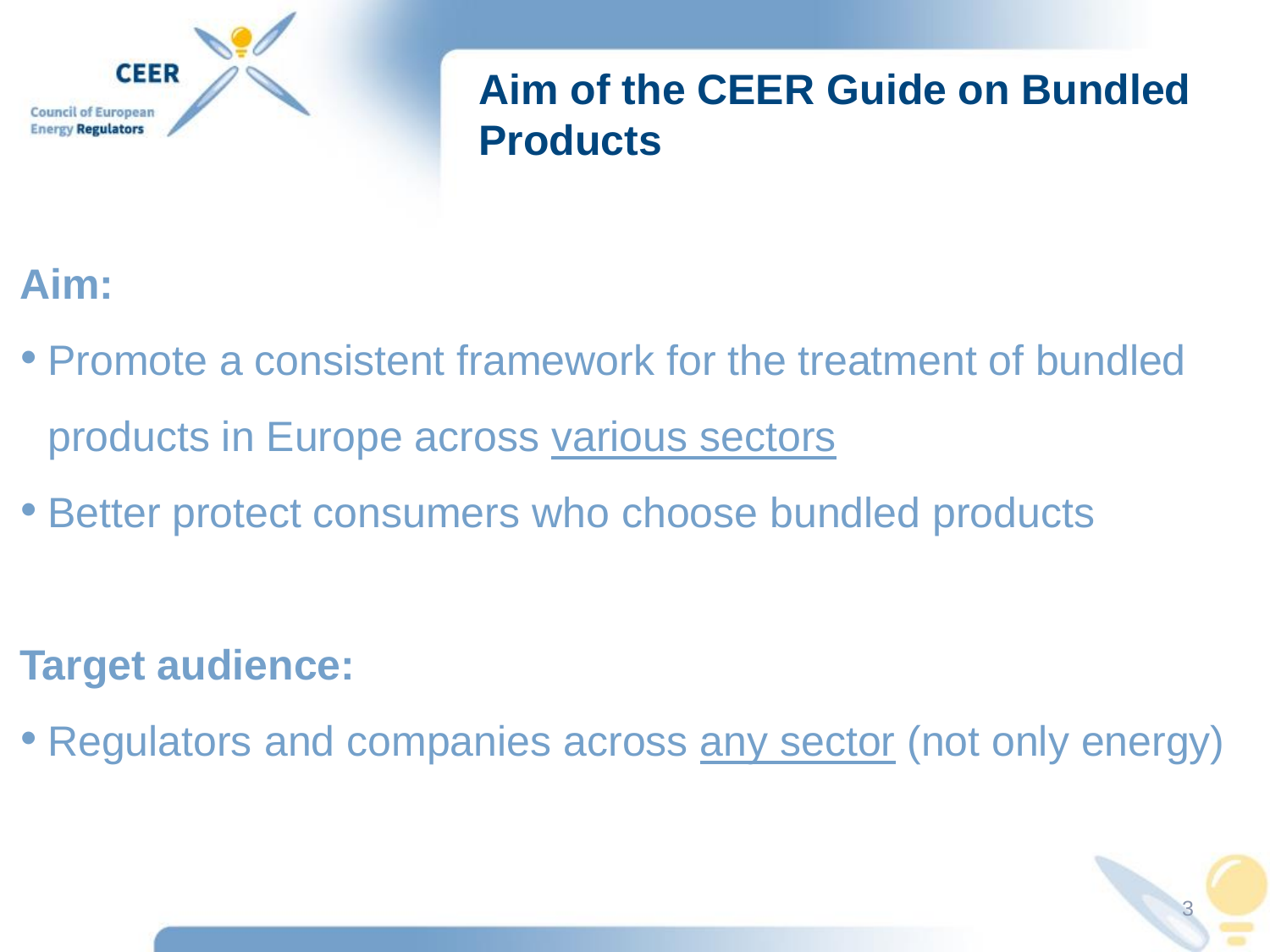

**What is a Bundle?** 

**Definition in the CEER Guide:** 

*"Generally speaking, bundling refers to the practice of offering goods and/or* 

*services, which might be sold separately, under a combined package."*

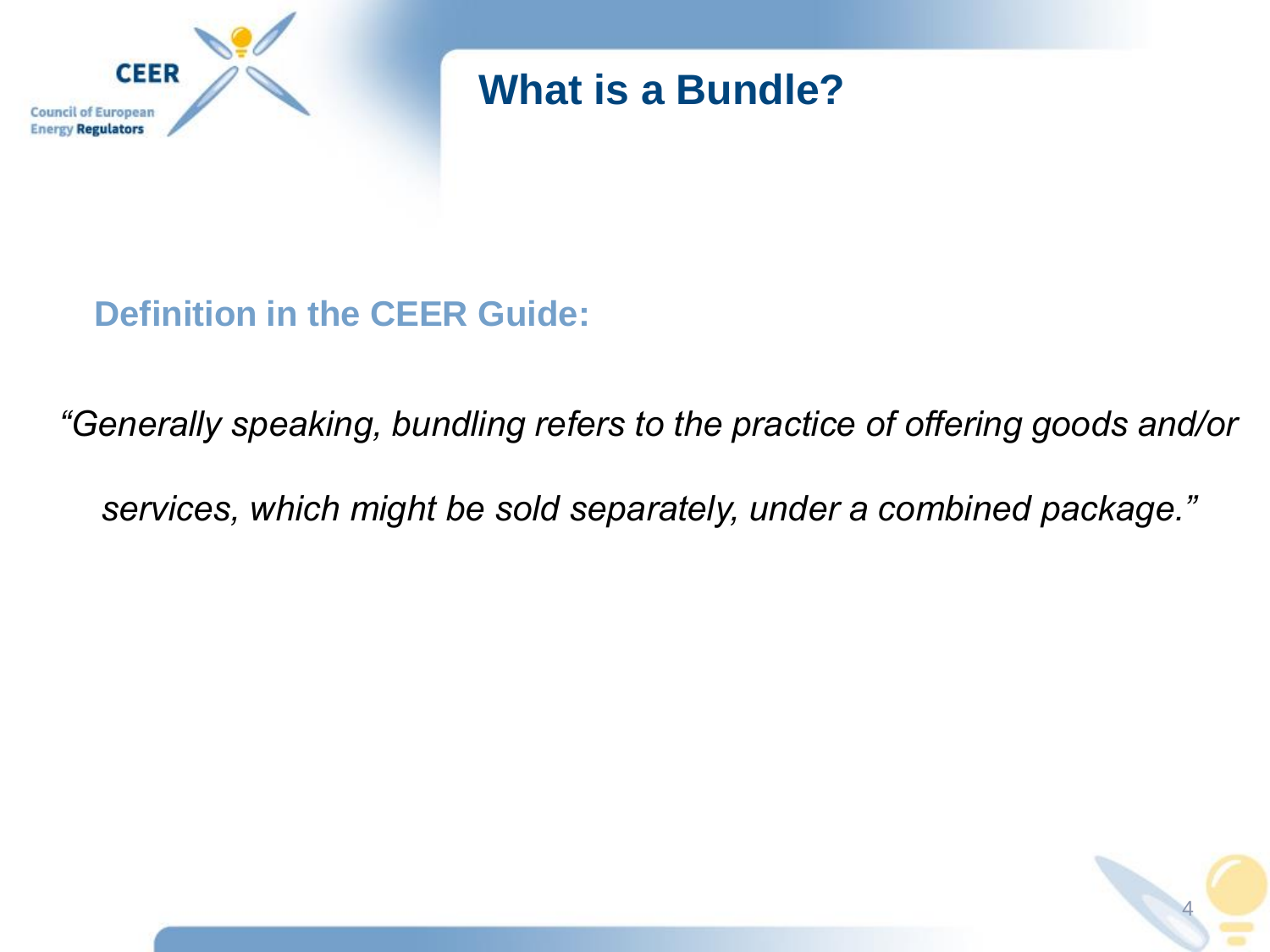

## **What is a Bundle? Typical Examples**

| <b>Energy + other</b>                                         | Electricity supply + gas supply (dual fuel)<br>Electricity supply + appliance/equipment maintenance<br>Electricity supply + electric mobility/solar panels<br>Energy + life-style services e.g. babysitting, food delivery<br>Energy + (house/emergency services/other) insurance                                                                                                                                          |
|---------------------------------------------------------------|----------------------------------------------------------------------------------------------------------------------------------------------------------------------------------------------------------------------------------------------------------------------------------------------------------------------------------------------------------------------------------------------------------------------------|
| <b>Telecommunications</b><br>+ other                          | Fixed broadband + fixed phone<br>Fixed broadband + pay TV<br>Mobile broadband + mobile voice phone<br>Fixed broadband + fixed phone + pay TV<br>Fixed internet access + anti-virus + anti-spam protection<br>Telecom services + content services e.g. Spotify, Netflix, social network<br>Electronic Communication Services (ECS) + cloud computing<br>ECS + hire purchase agreements for equipment such as tablets or TVs |
| <b>Multi-utility</b><br>telecoms<br>(e.g.<br>$\pm$<br>energy) | Fixed broadband + fixed (home/landline) phone + mobile (voice) phone +<br>$electricity + gas$<br>Electricity + gas + waste disposal                                                                                                                                                                                                                                                                                        |
| <b>Travel</b>                                                 | Flight + hotel + travel insurance<br>Flight + car rental<br>$Flight + hotel + excursions$                                                                                                                                                                                                                                                                                                                                  |
| <b>Financial services +</b><br>other                          | Insurance packages e.g. House (building + content) + pet + travel + mobile<br>phone insurance + others (e.g. trustee insurance/emergency services)<br>Mortgage + house (building + contents) insurance<br>Deposit/current account + bill pay + credit card + over draft (loan)                                                                                                                                             |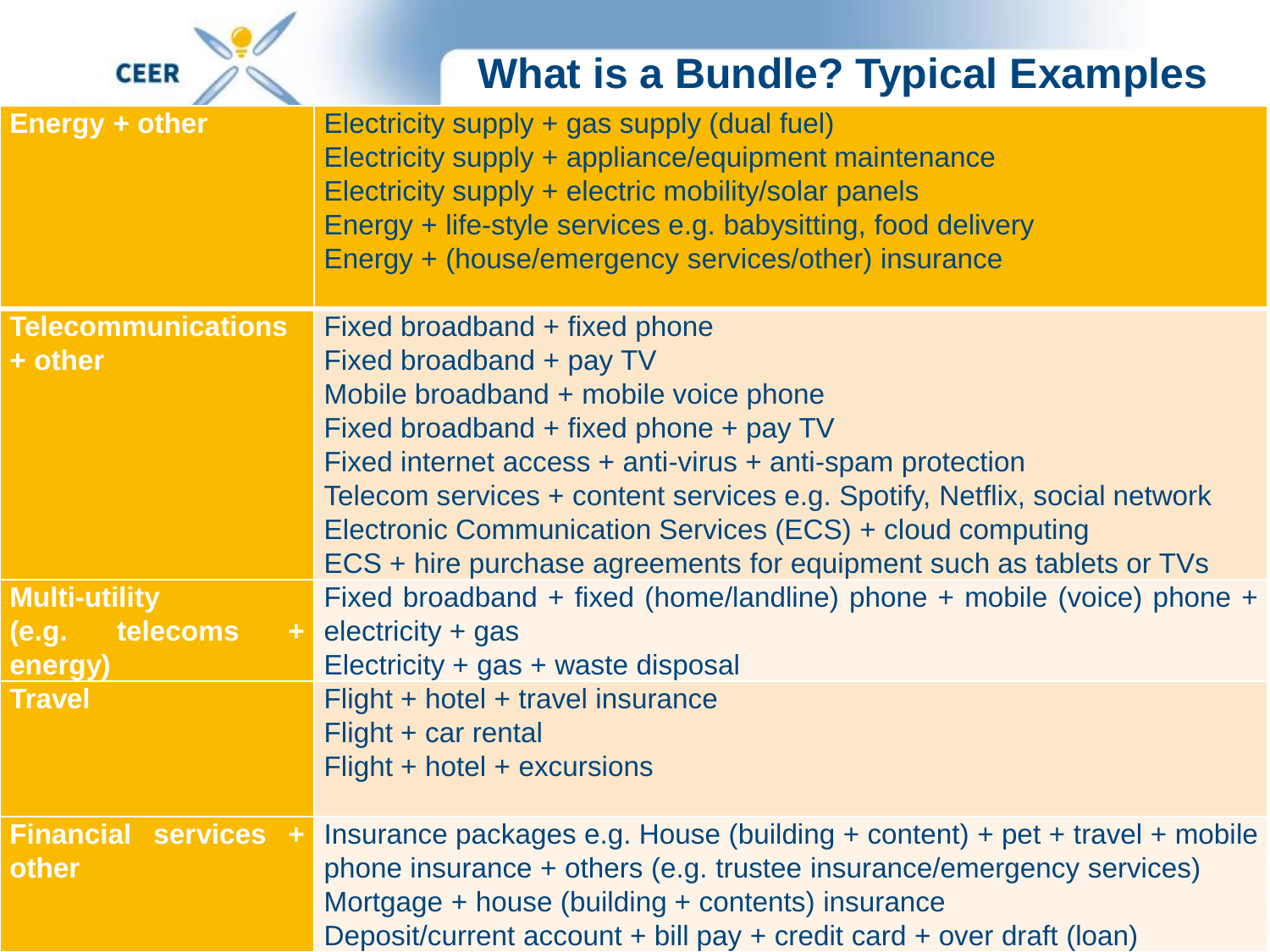

# **CEER Bundled Products Guide**

- What is a bundle?
	- ▶ Definition in the CEER Guide
	- ▶ Illustrative examples of bundles within and across sectors

- 10 Principles for Companies
- 3 Principles for Regulators

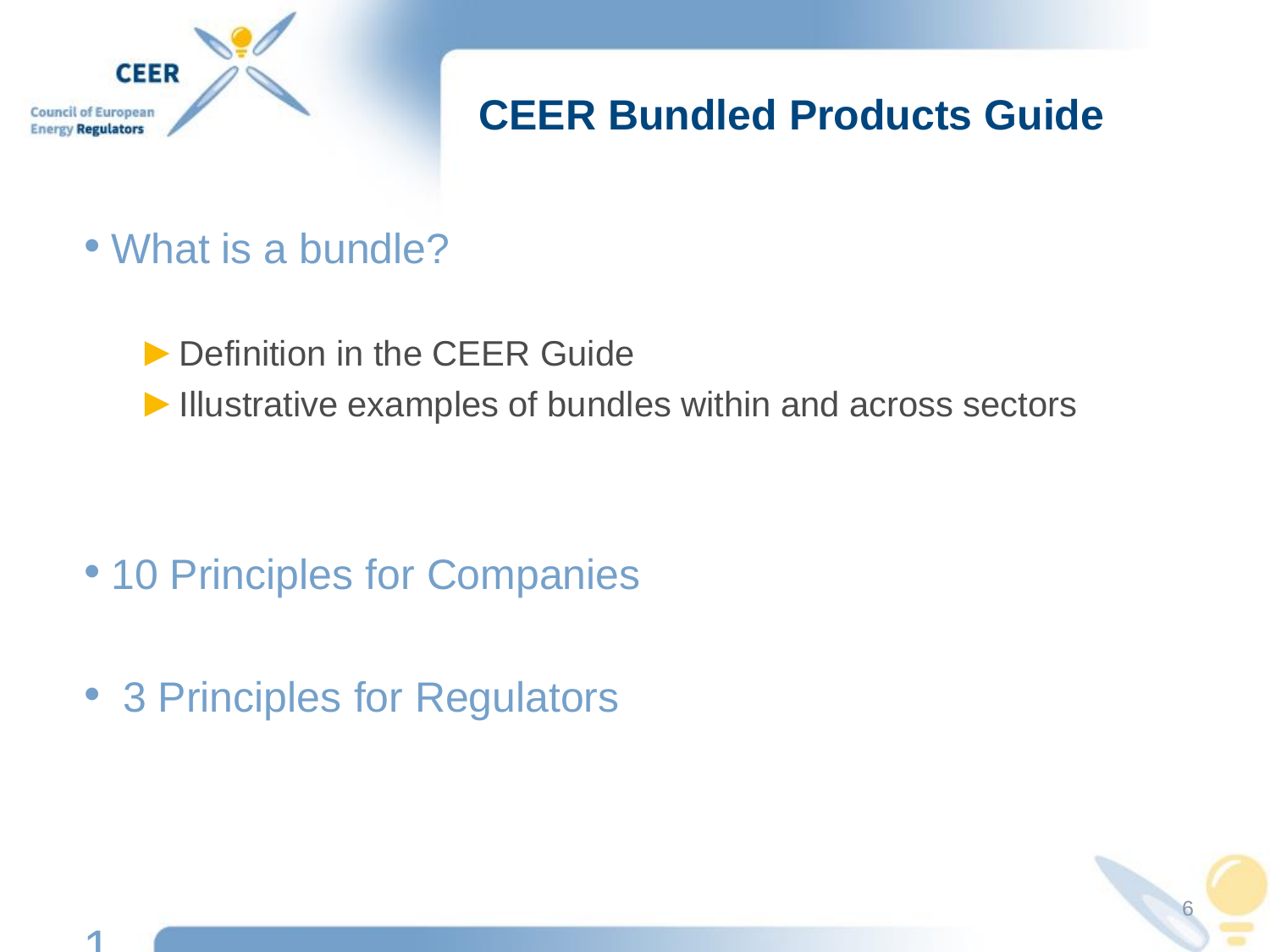

# **To which bundles does the Guide apply?**

- Only bundles in the energy sector? No. It applies to all sectors.
- Only bundles sold at point of sale?
- No. It also applies to add-ons.
- Temporary benefits such as discounts or gifts?
- No. Only permanent ones.
- The Guide is intended for bundled products (i.e. goods or services) across any sector (not only energy) irrespective of:
	- $\triangleright$  the type and range of the bundling within or across sectors
	- ► whether the bundle is offered at time of sale or whether some goods/or services are "add-ons" or additional services at a later stage
	- $\blacktriangleright$  different weights or status
	- $\triangleright$  single contract covering the full bundle or different contracts with different parties
	- ► whether it is a tie-in ("take it or leave it" bundle) or whether the consumer can also buy the individual components of the bundle separately.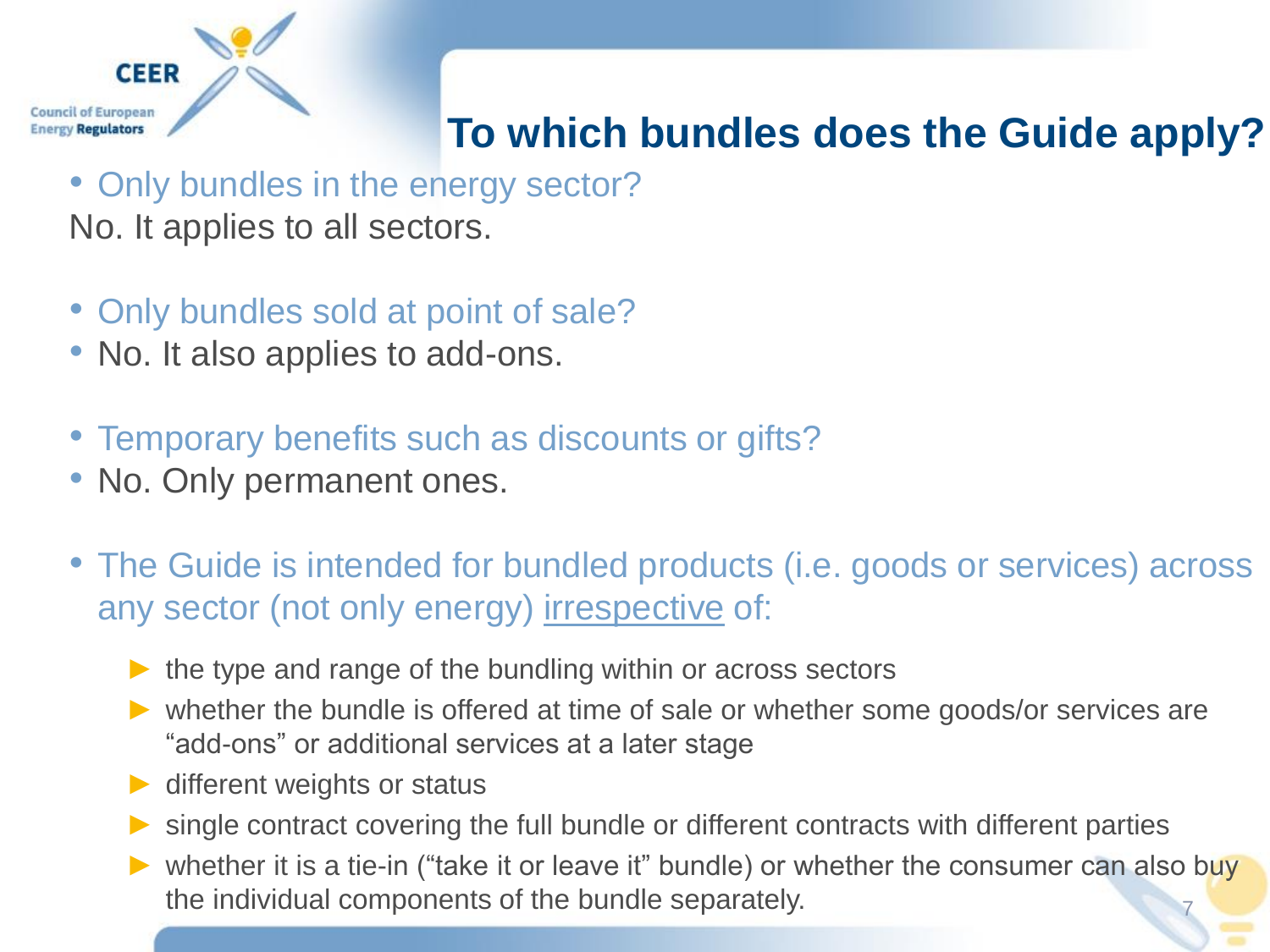

# **Process of developing the CEER Bundled Products Guide**

- (Draft) CEER Guide launched for the Citizens' Energy Forum (Sept 2018)
	- follows from 2017 Partnership for the Enforcement of European Rights (PEER) workshop
	- response to the Conclusions of the European Commission's (2017) Citizens' Energy Forum

- 8-week CEER public consultation (Sept Nov 2018)
	- 24 responses, meeting with EU associations (April 2019)
- National regulatory cooperation workshops this autum (IE, PT, UK, SE)
	- National-level dialogue on bundled products among different regulators and bodies responsible for safeguarding and protecting consumers rights
	- Test the Guide's principles and identify areas of improvement before Nov '19 publication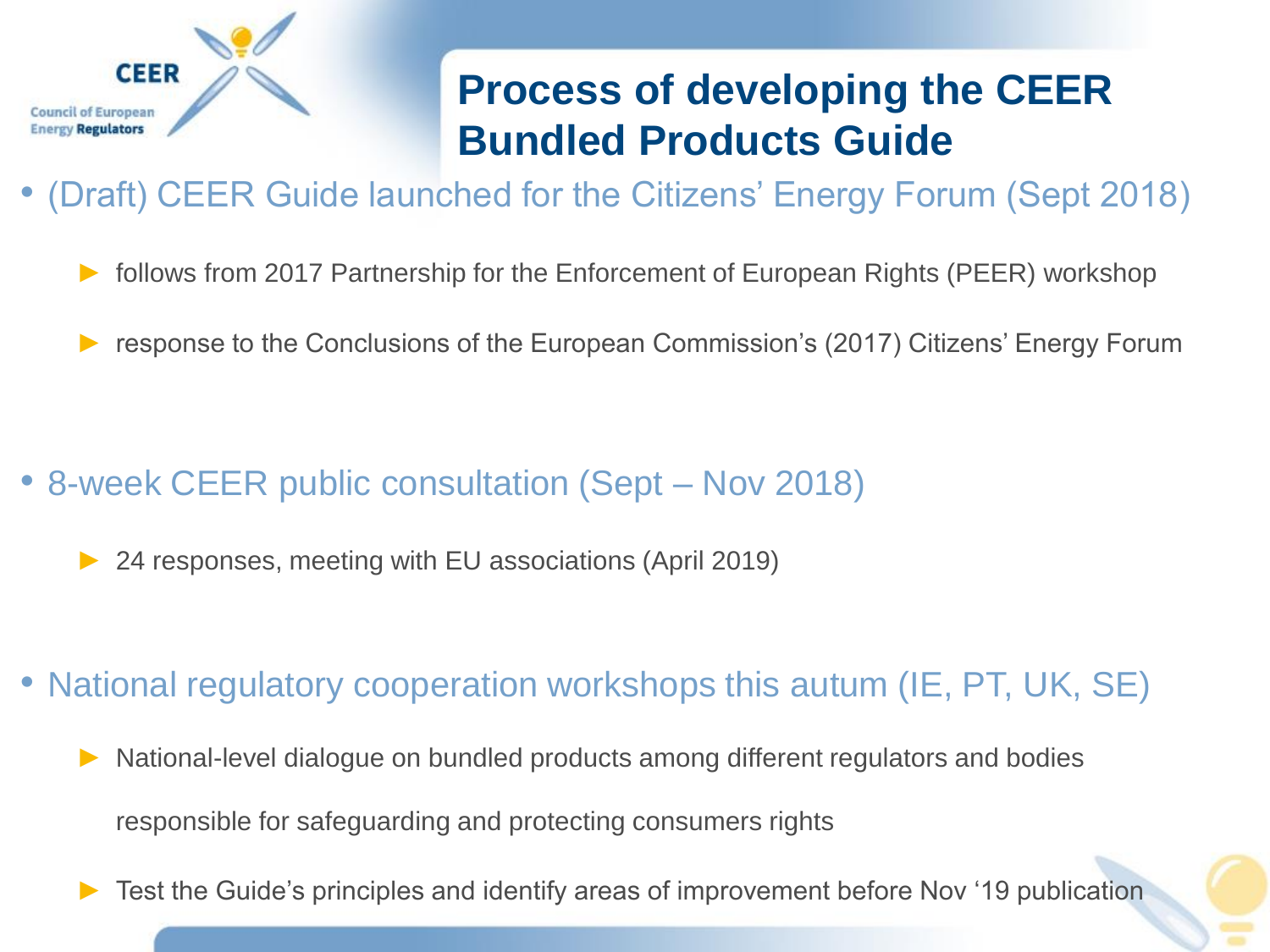

# **CEER Bundled Products Guide: 10 Principles for Companies**

9

- 1. Ensure **transparency**
- 2. Keep it **simple**
- 3. Communicate clear and understandable **contract terms and conditions**
- 4. Apply clear **liability principles** where there are multiple parties/contracts involved in the bundled product
- **5. Comparison tools** should endeavour to reflect features of all components in a bundle
- 6. Allow customers the possibility to **switch** out of a bundle
- 7. Have a **single bill or a single-summary statement and/or single portal** for consumers to have access to different bills associated with their bundle
- 8. Make clear the **choice of payment methods** for bundled-only products
- 9. Signpost the responsible (in-house or external) **complaint handler**
- **10. Protect essential services**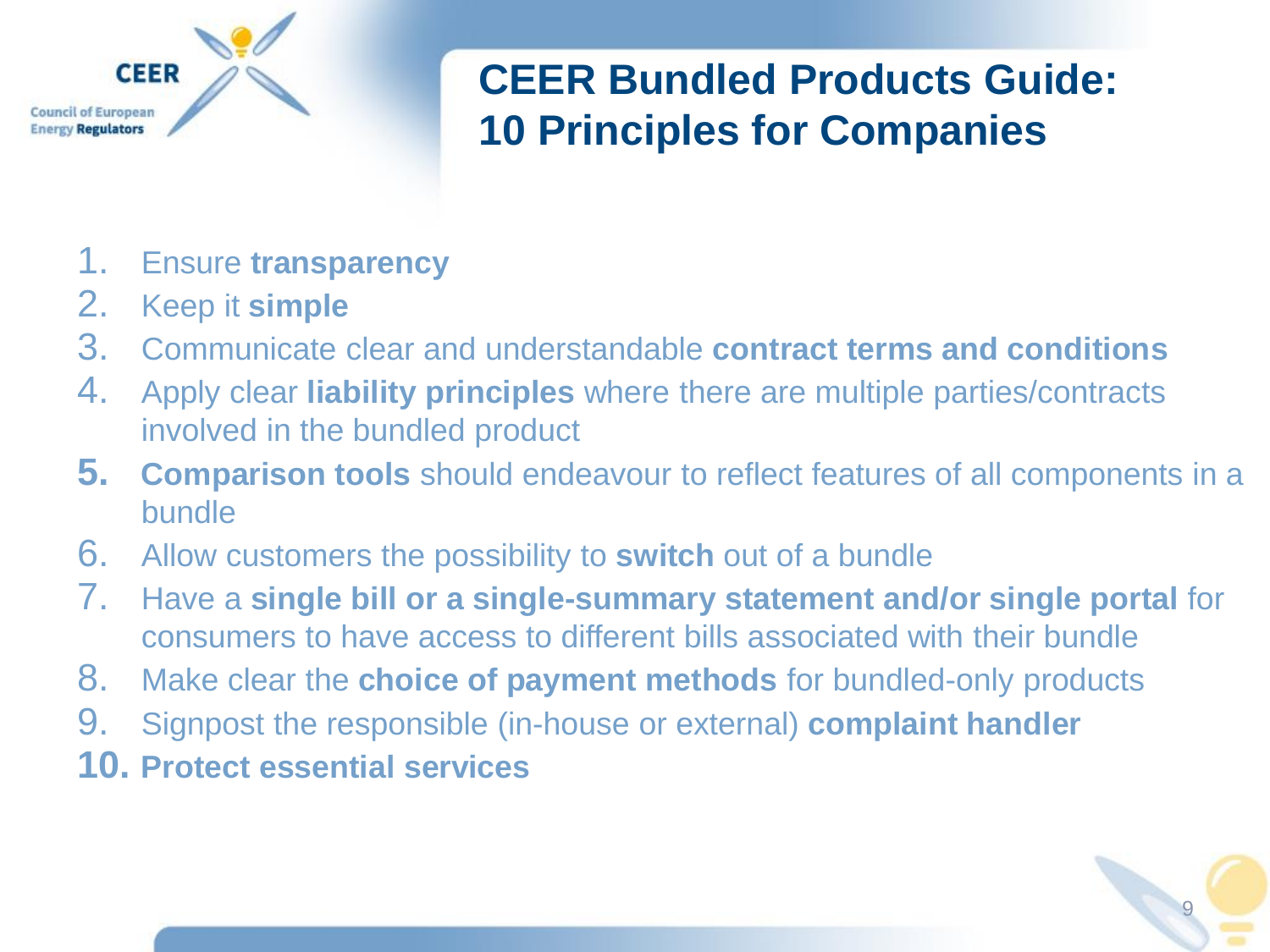

## **1. Ensure Transparency**

- Transparency on price, services, quality and contractual conditions of the different elements of the bundled products are vitally important:
	- ► Clarity on the terms and conditions of the different elements of the bundled product
	- $\blacktriangleright$  No arbitrary allocation of the price to individual elements of the bundle takes place
	- ► Price transparency of the different elements in the marketing material, offer, all communications, as well as the contract and the bill

#### Examples:

- 2017 sweep of telecoms and other digital services (by the European Commission and the [CPC Network\) found that many of the 207 websites screened did not have clear](https://ec.europa.eu/info/files/2017-telecommunication-and-other-digital-services-sweep_en)  information on the handling of complaints.
- [EU's Clean Energy \(2019\) legislation](https://eur-lex.europa.eu/legal-content/EN/TXT/?uri=uriserv:OJ.L_.2019.158.01.0125.01.ENG&toc=OJ:L:2019:158:TOC) requires transparency on the different pricing elements of an energy bill. This should apply equally to all components of the bundle.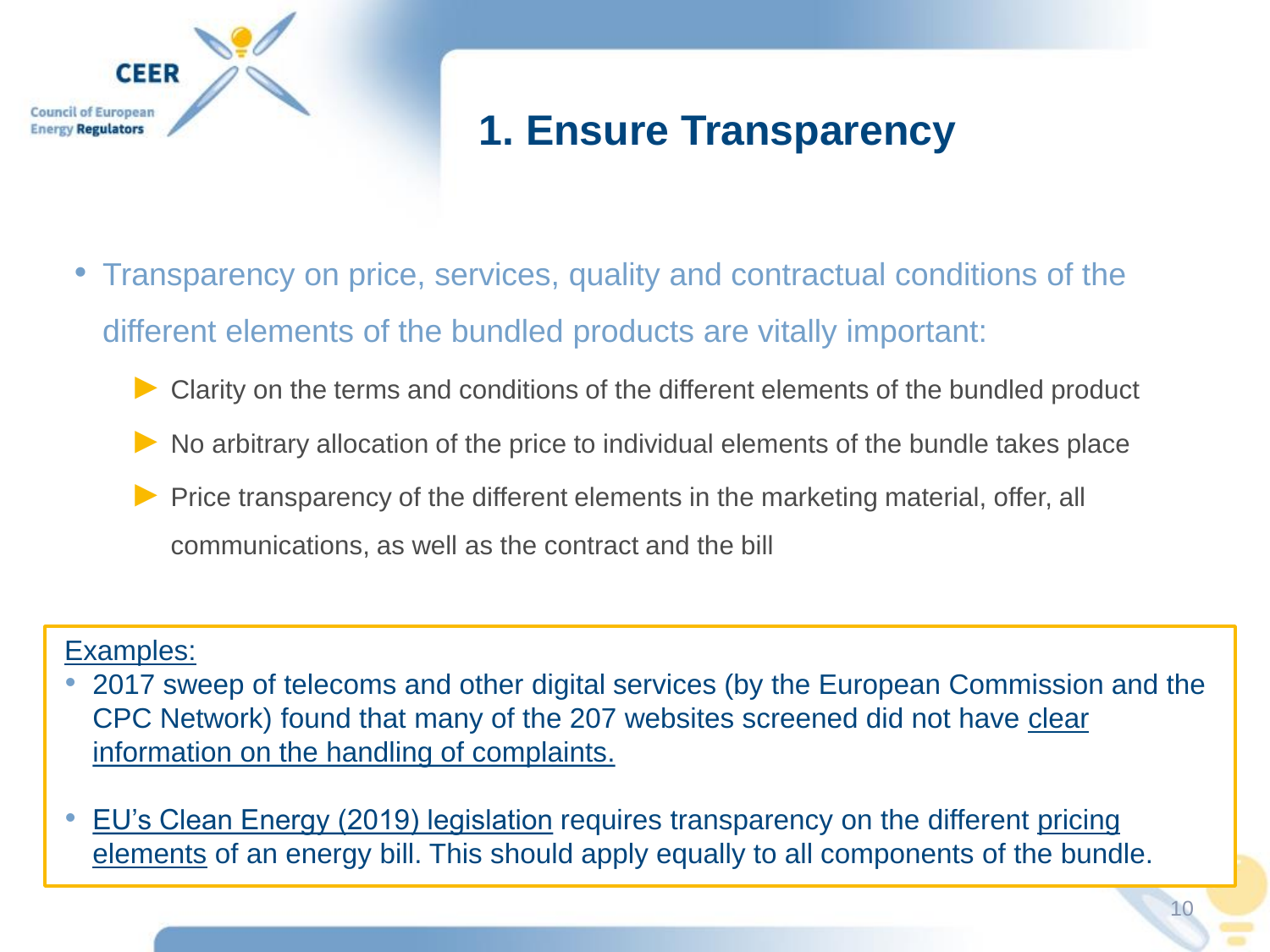

# **2. Keep it Simple**

- Consumers need easy to understand, easy to compare and consistent information.
	- Definitions and terminology used in the bundled product contract, offer and bill should be the same.
	- ► Provider should make sure that the consumer has understood what they are signing up for before the contract is concluded (e.g. minimum service quality and any compensation if service quality is not met; single bill or different bills for the different elements of the bundle? etc).

Example:

[Clean Energy Package](https://eur-lex.europa.eu/legal-content/EN/TXT/?uri=uriserv:OJ.L_.2019.158.01.0125.01.ENG&toc=OJ:L:2019:158:TOC) (2019), consumers should be given adequate notice of any intention to modify the contract conditions and should be informed about their right to terminate the contract when the notice is given.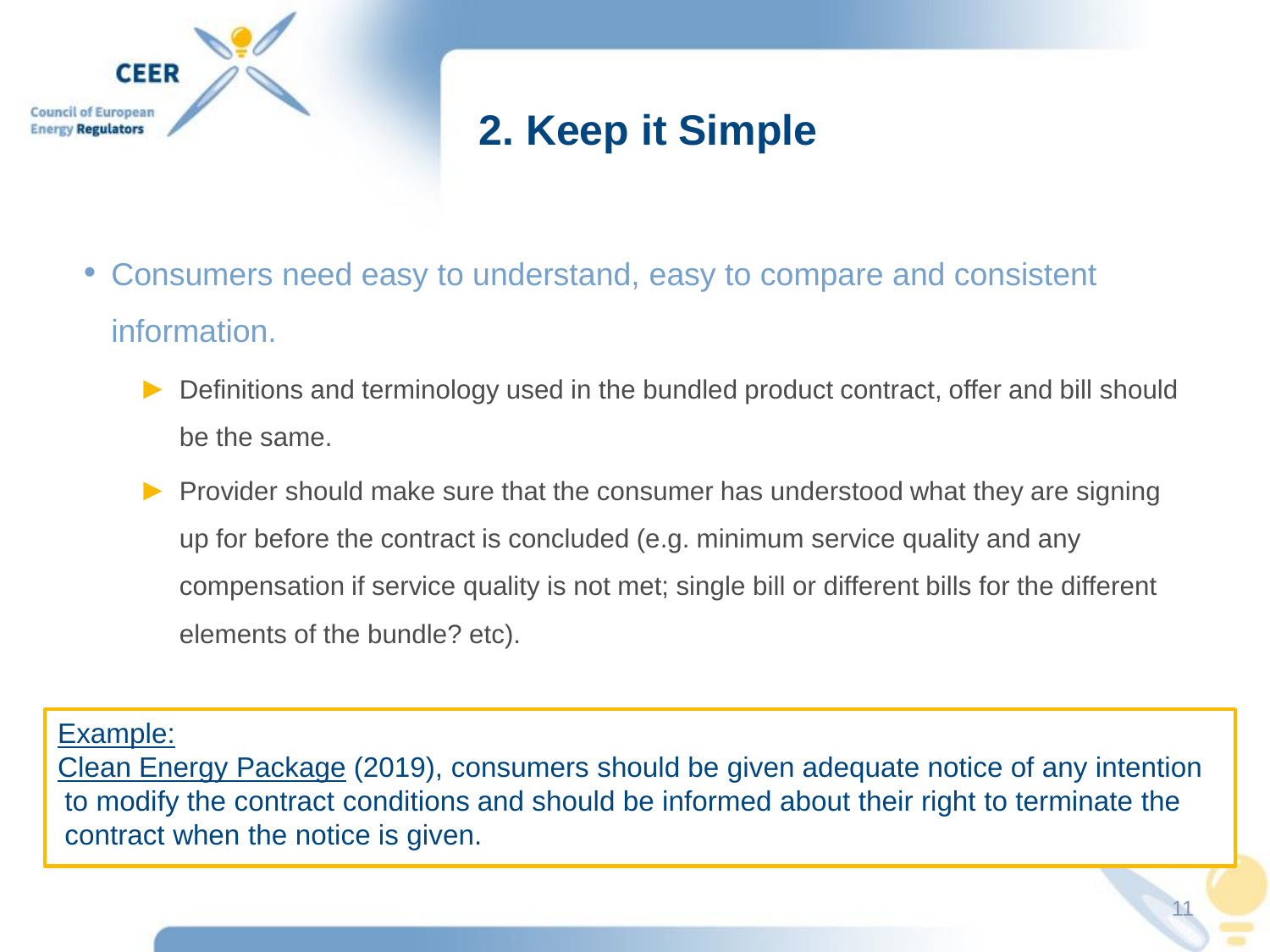

# **3. Communicate clear and understandable contract terms and conditions**

- In keeping with sectoral and horizontal consumer rules, the consumer should be well informed about the contract conditions for the bundled services
	- ► **seek to align duration of** and **termination conditions** of the different elements of the bundle of the bundle.
	- ► Where durations are not aligned, the durations should be communicated clearly and contract expiry/**renewals** notified in advance.

#### Examples:

Pre-contractual information

Payments Accounts Directive requires terminology for the 10-20 most used services linked to payment (bank) accounts to be standardised, and harmonised form of banks' tariff brochure and consumer fee statement

European Electronic Communications Code (EECC) sets out standard contract conditions + summary of the essential contract terms in the case of different services bundled into a single contract

Electricity Directive (recast) requires summary of key contractual conditions and requires Member States to ensure that final customers are free to terminate contracts if they do not accept the new contractual conditions.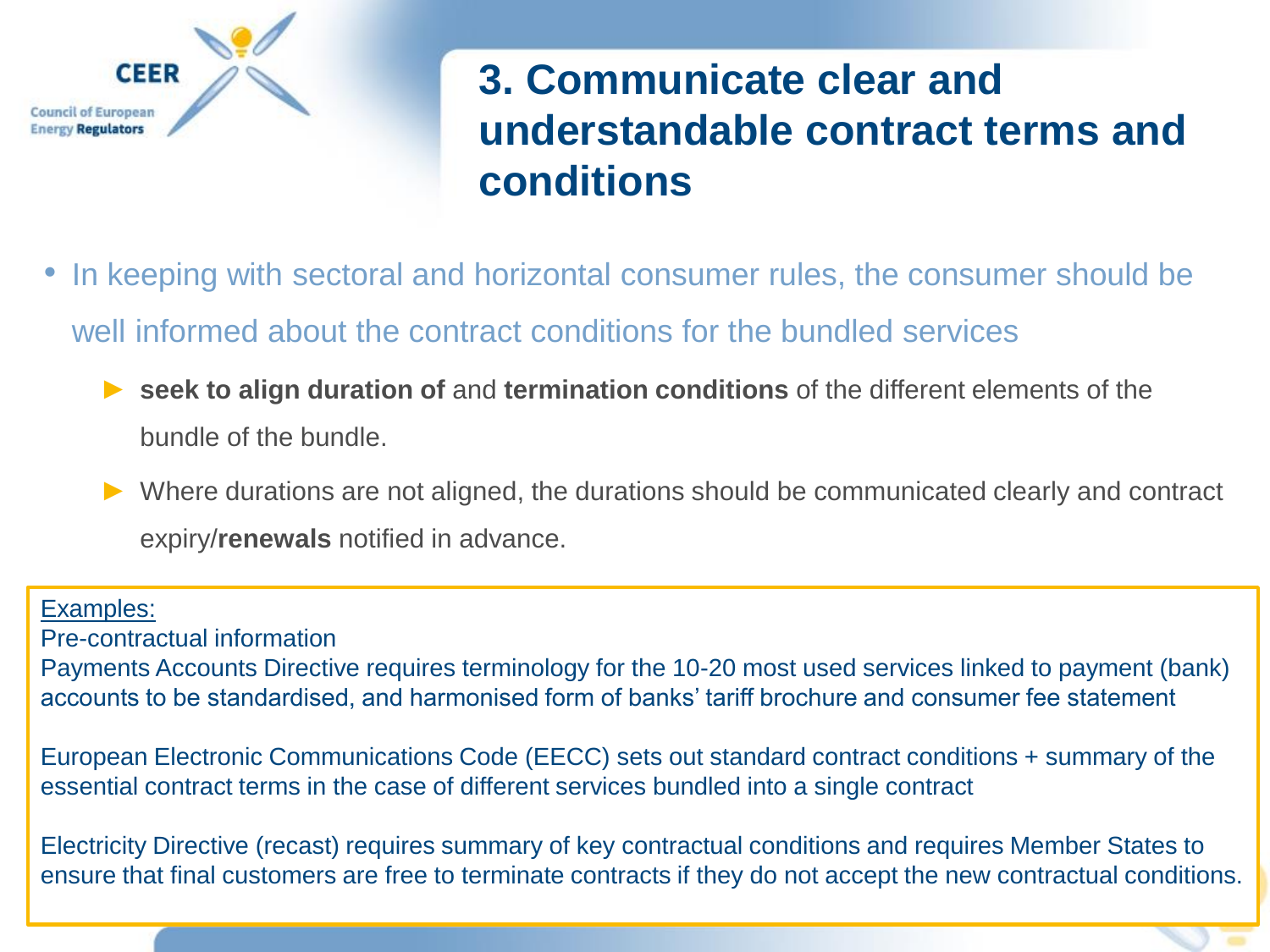

# **4. Clear Liability Principle**

- In the case of **multiple** contracts, it should be made clear (at all times) to the consumer who is liable for each or all parts of the bundle in case of any problems.
- In the case of a **single** contract but where the provider acts as a broker (or agent), the provider should ensure that the consumer is aware of who is liable for any problem arising with any part of the bundle.
- Consumers should not be obliged to interact with different parties- instead there should be a "**primary contact point**" for the full bundle.

Examples:

Package Travel Directive: the package organiser (seller) is liable if something goes wrong, irrespective of who performs the travel services. The package organiser may be the airline or the tour operator.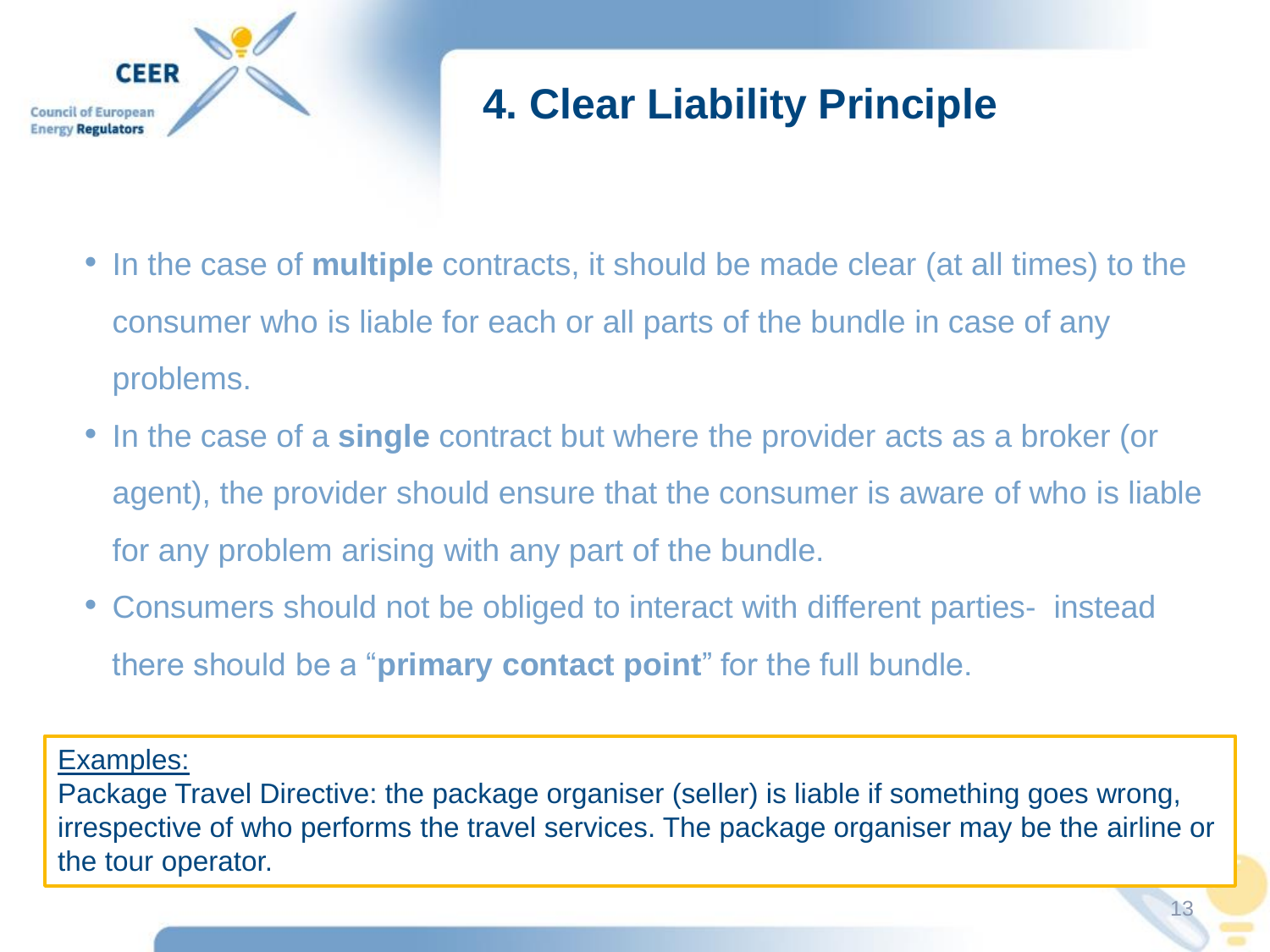

# **5. Comparison tools**

• To the extent possible, comparison tools should include fundamental

features of commercial offers, including bundled services or goods.

► CEER recognises that price comparison for bundles can be difficult.

#### Examples:

**Some NRAs** (e.g. the UK telecoms regulator (Ofcom) or the Irish energy regulator (CRU)) **accredit comparison tools**, giving website comparator companies the chance to build trust by showing that their results meet the standards required by the NRA. To be accredited, the websites are subject to technical and qualitative audits which assess a range of factors, including accessibility, comprehensiveness, transparency and accuracy.

14 Article 14 of the recast **Electricity Directive** establishes a series of requirements for energy sector comparison tools. The directive requires that **all household customers have access to a free comparison tool that meets a minimum set of requirements** in terms of transparency, independence, clarity and comprehensibility, accuracy, etc. The Directive also requires Member States to appoint a competent body to issue **trust marks** for comparison tools that meet the requirements.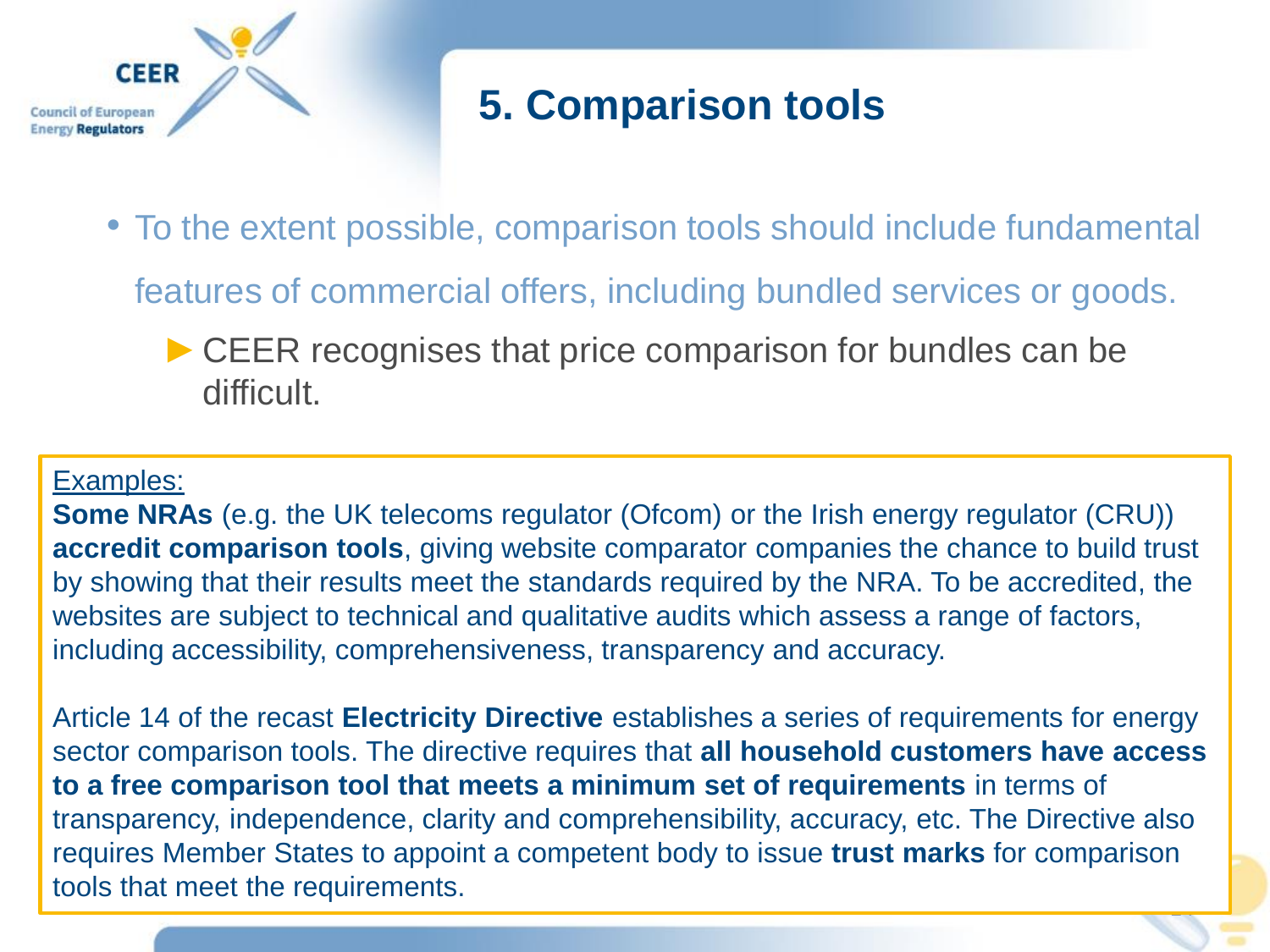

### **6. Allow Consumers to Switch Out of a Bundle**

- Consumers should be fully informed (at time of offer) of their right to switch out of part (or all) of a bundle, and of any termination fees.
- Default option should be a full switch out of the bundle.
- The consumer cannot expect to maintain any benefits offered by the bundle if they elect to switch out of the bundle (or part of it).

#### Example:

• Provisions on contractual conditions and contract termination of a bundled contract stipulated in the European Electronic Communications Code (EECC)

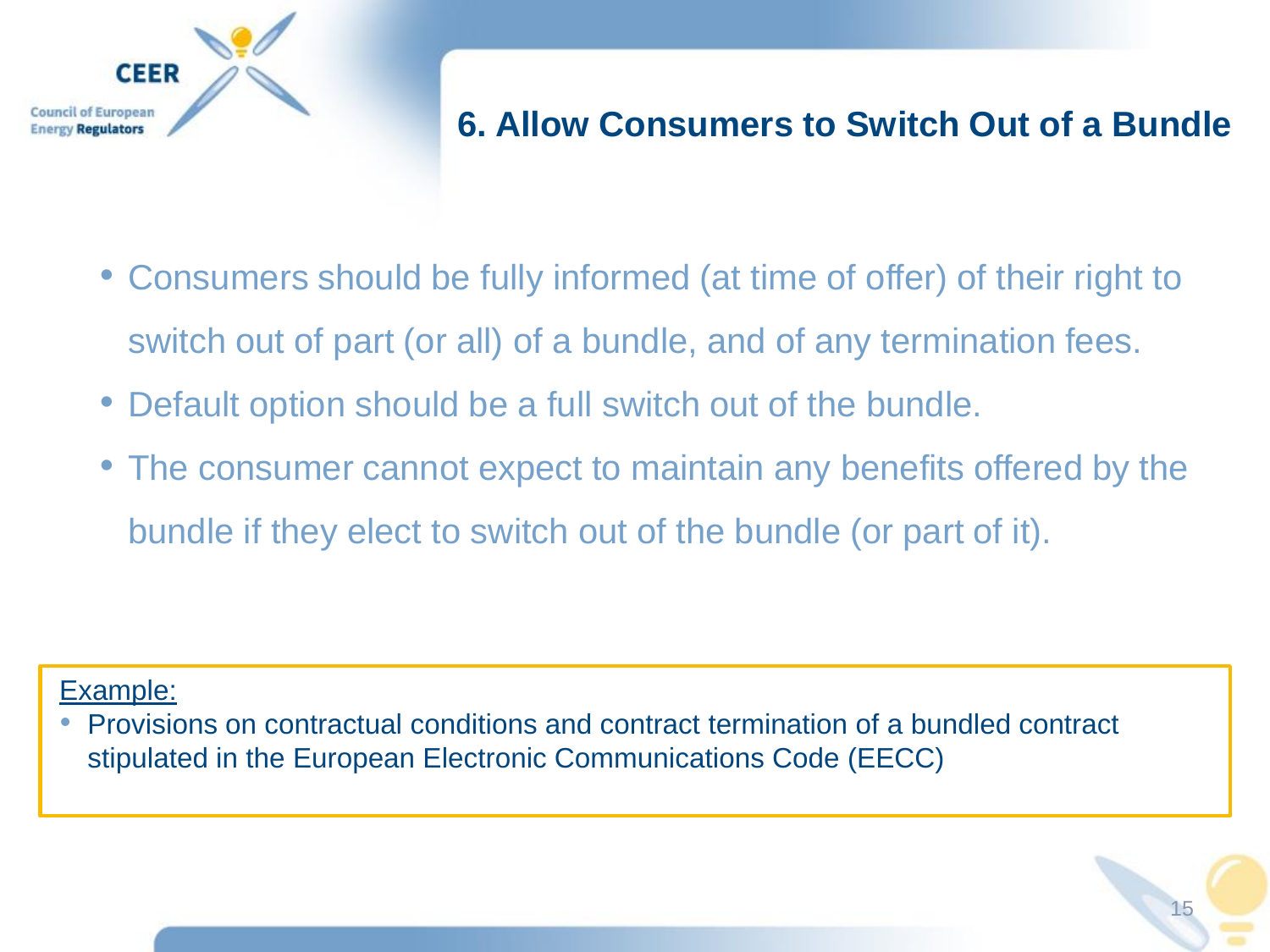

# **7. Single bill or a single-summary statement and/or single portal for consumers access to different bills associated with their bundle**

- Either a single bill (which makes life simpler for consumers) or a singlesummary statement and/or single portal for consumers to have access to the different bills associated with their bundle.
- The customer should be able to check the bill against the accepted offer as set out in the contract.
- The bill should also be in line with the principle of transparency, containing all essential information presented in a clear, understandable and consistent manner that can be traced back to the offer and contract.

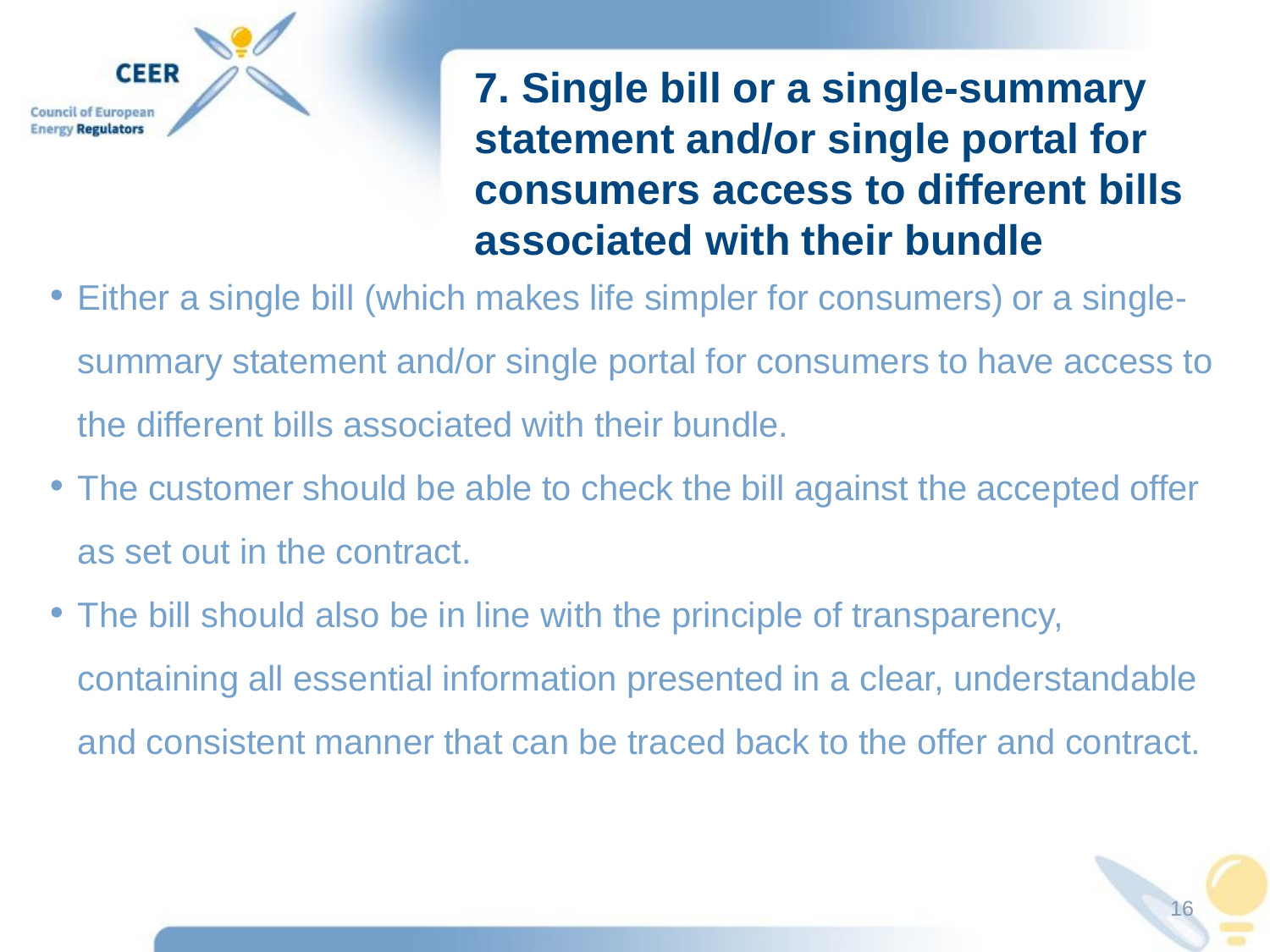

**8. Make clear the choice of payment methods for bundled-only products**

• It should be made clear before signing the contract whom the customer pays and what payment method(s) may be used.

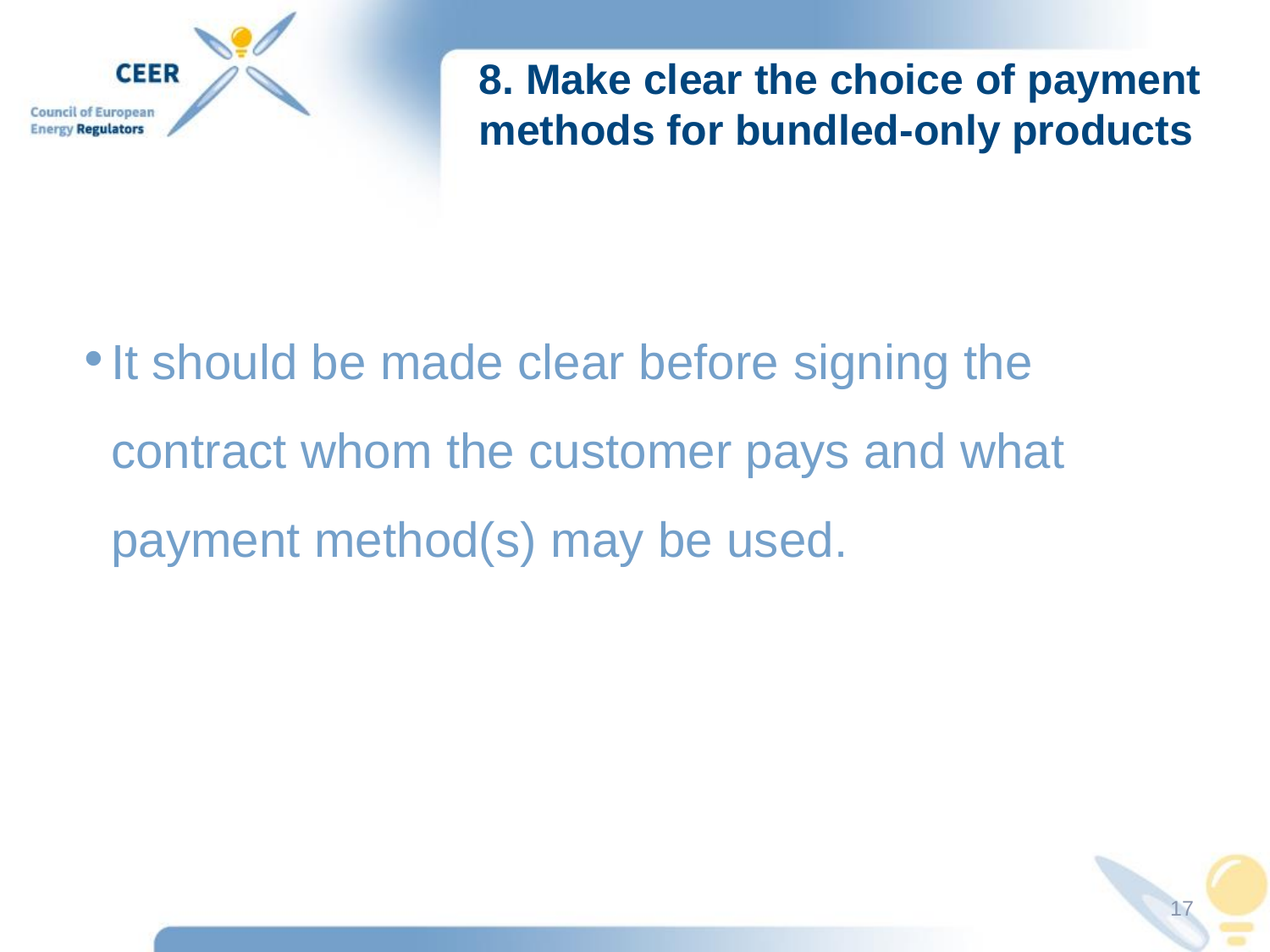

# **9. Signpost the complaint handler**

- Consumer must know **whom to contact** (who is the case/complaint handler of the bundled product) when something goes wrong or when seeking advice or in the case of an emergency.
- There should be agreement among the parties involved in the bundle on the lines of responsibility between them.
- Parties should agree on the appropriate **complaint handler** and define an **appropriate and transparent timeframe** for addressing complaints
- It is not for the companies concerned to decide whom among the regulators has jurisdiction. This should be worked out by the relevant public authorities.

Example:

- "If I sell the bundle, I own the responsibility to handle cases for the full bundle"
- "First port of call rule"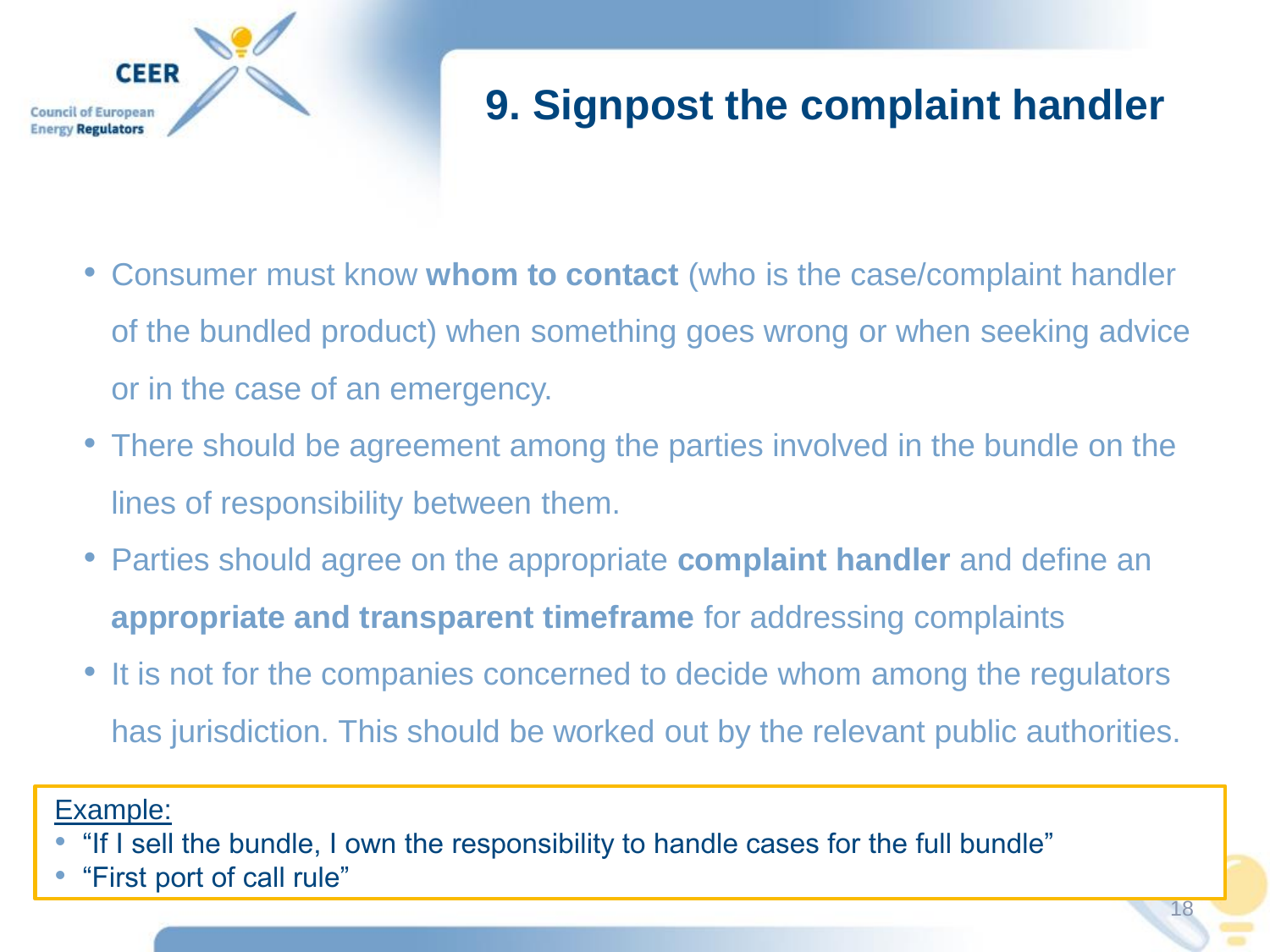

## **10. Protect essential services**

- Where the bundle includes an essential service (such as energy), consumers must be clearly **protected from disconnections** or risks associated with other elements of a bundled contract, according to legal safeguards in place for that essential service.
- If the consumer breaks the conditions of the bundled contract (e.g. does not pay the part of the bill that corresponds to an additional service), their **essential service should be maintained** although the **consumer loses the benefits and conditions of the bundled contract.**

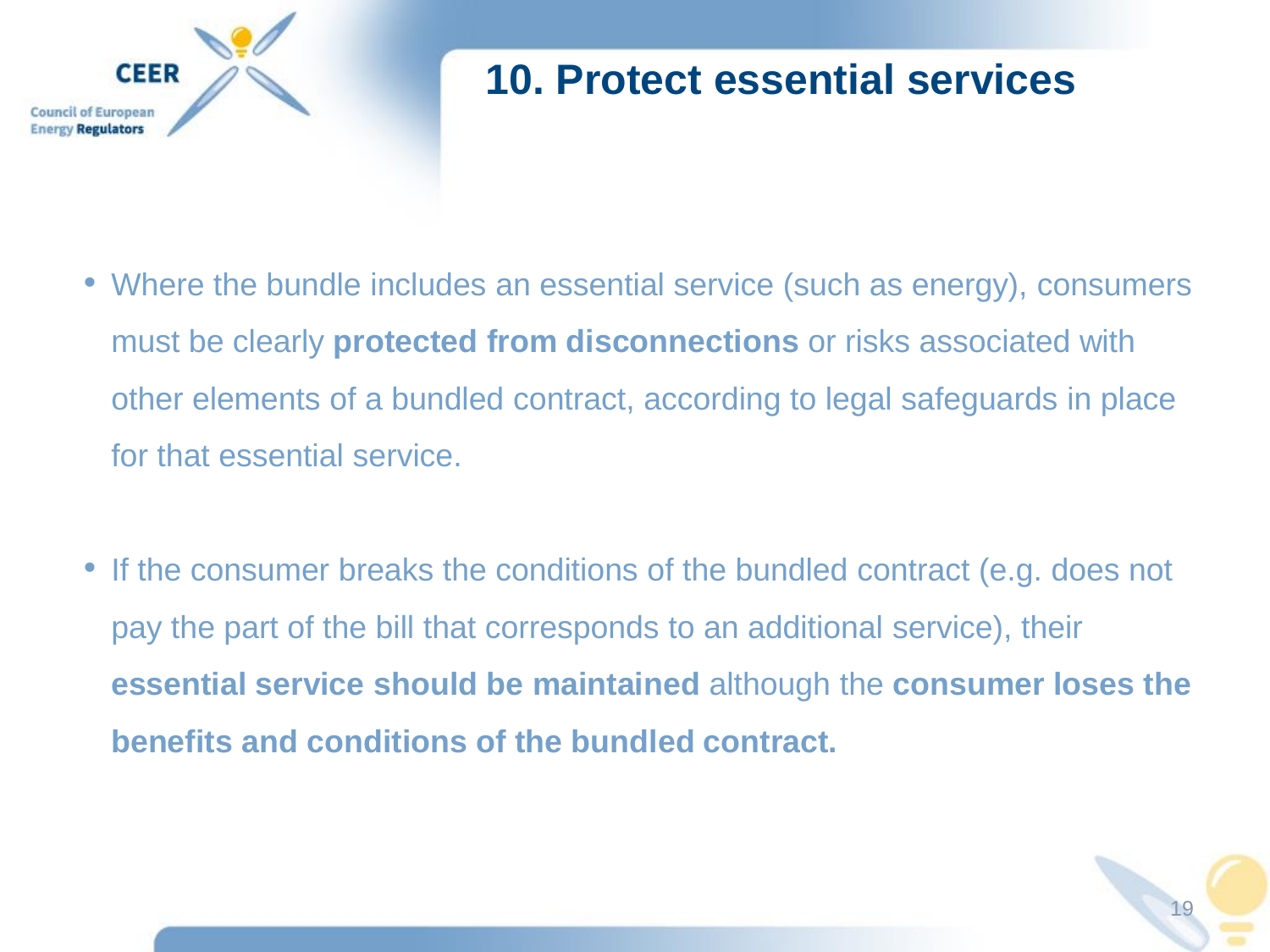

# **3 Principles for Regulators**

- A. Clarify and educate companies on the rules and regulations applicable to bundles
	- ► To ensure uniformity of treatment of bundles, rules should be grounded in general consumer law. Regulators, working with consumer protection authorities, should clarify and educate companies on the applicable rules and general consumer law (and any relevant sectoral rules) on bundles.
- B. Monitor
	- ► Establish reporting obligations & monitoring mechanisms to understand complexity, market penetration, performance, respect of consumer rights provisions and consumer complaints
- C. Cooperate across sectors with relevant authorities
	- Establish cooperation and enforcement mechanisms, i.e. memorandum of understanding between regulators and other competent authorities to handle consumer complaints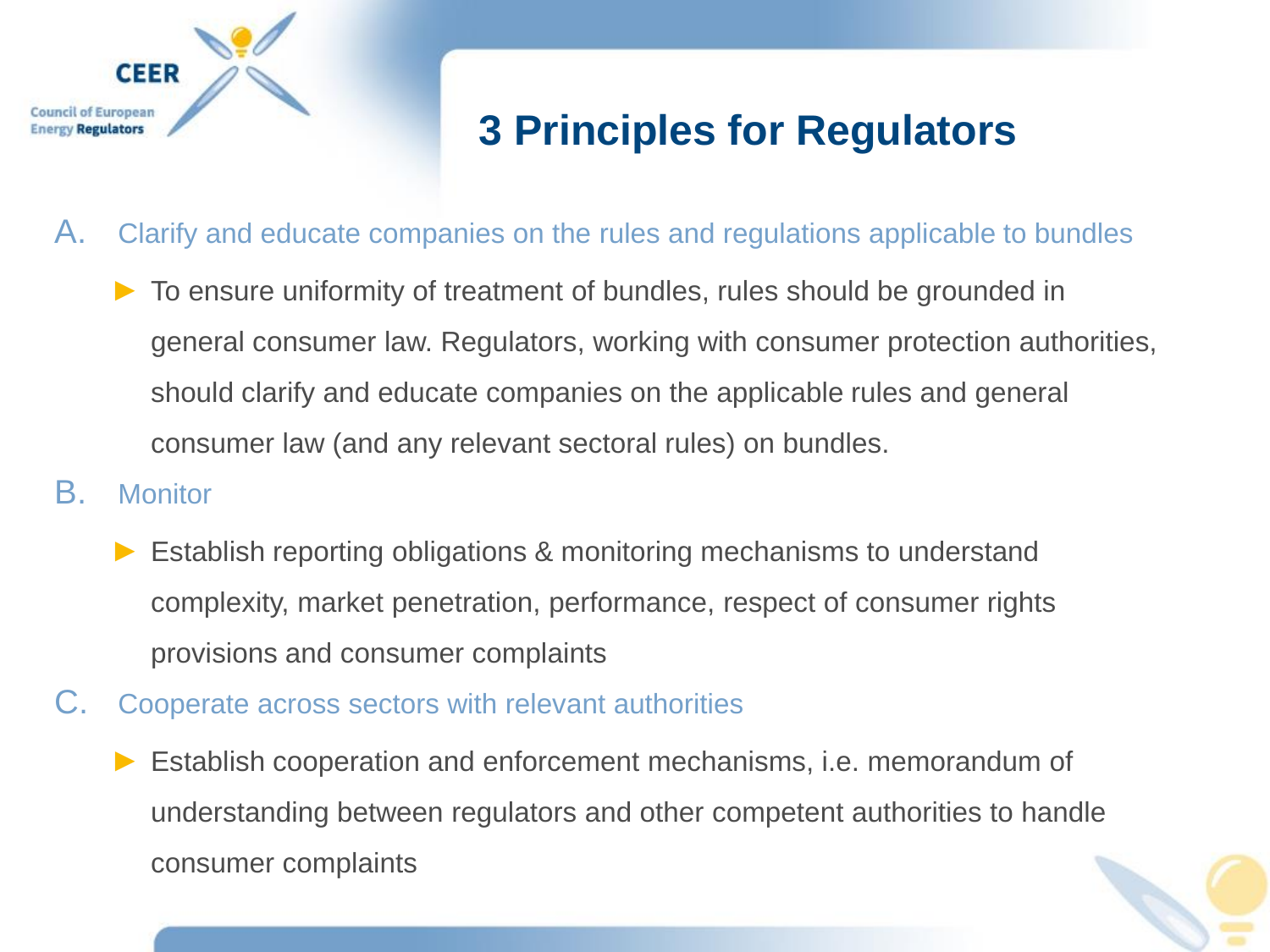

### **What's next? How EU law treats bundles**

- Publication of the CEER Bundled Products Guide (and accompanying Evaluation of Responses, and the public consultation responses).
- Open invitation for organisations to support the principles in the CEER Bundled Products Guide and be added to the growing List of Supporters in Annex 2 of the CEER Bundled Product Guide.
- Upcoming PEER regulatory roundtables for interested regulators from different sectors, consumer bodies, :
	- Comparison Tools (Feb 2020)
	- Cyber Security (Feb 2020 and June 2020)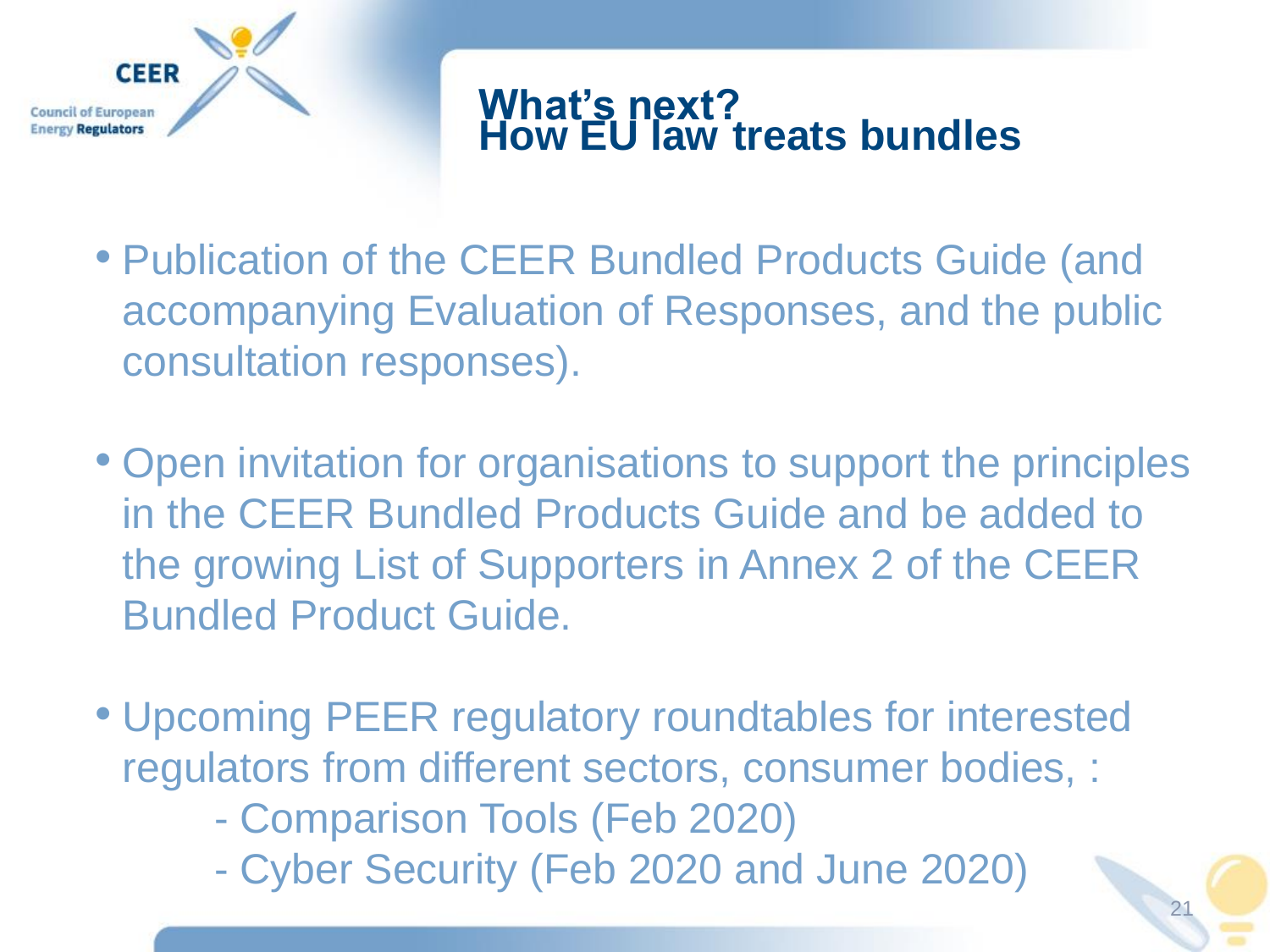

### **Further Information**

### Visit CEER website: [www.ceer.eu](http://www.ceer.eu/)

E-mail: [una.shortall@ceer.eu](mailto:una.shortall@ceer.eu)

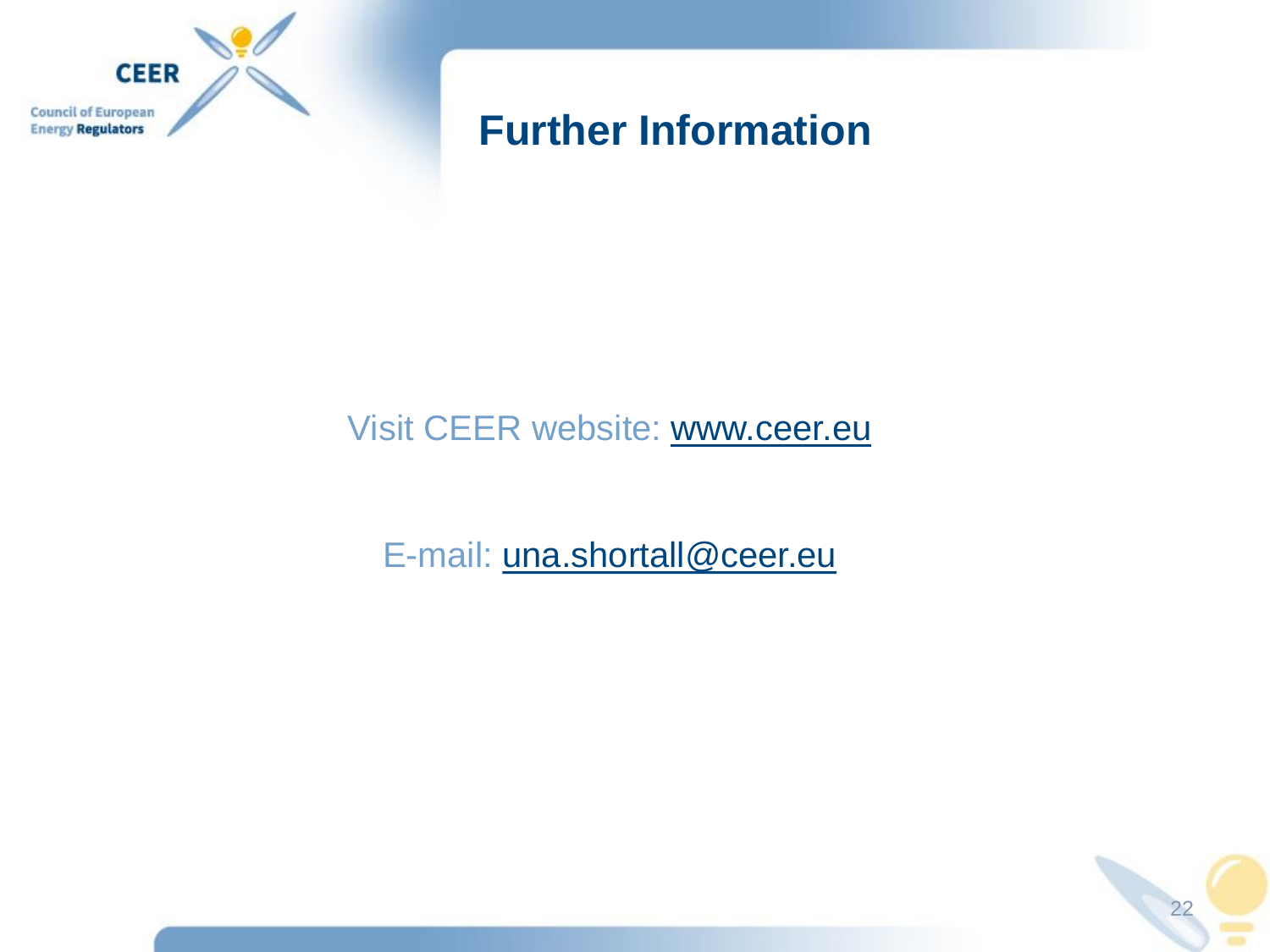

# Selected ANNEXES in the Guide

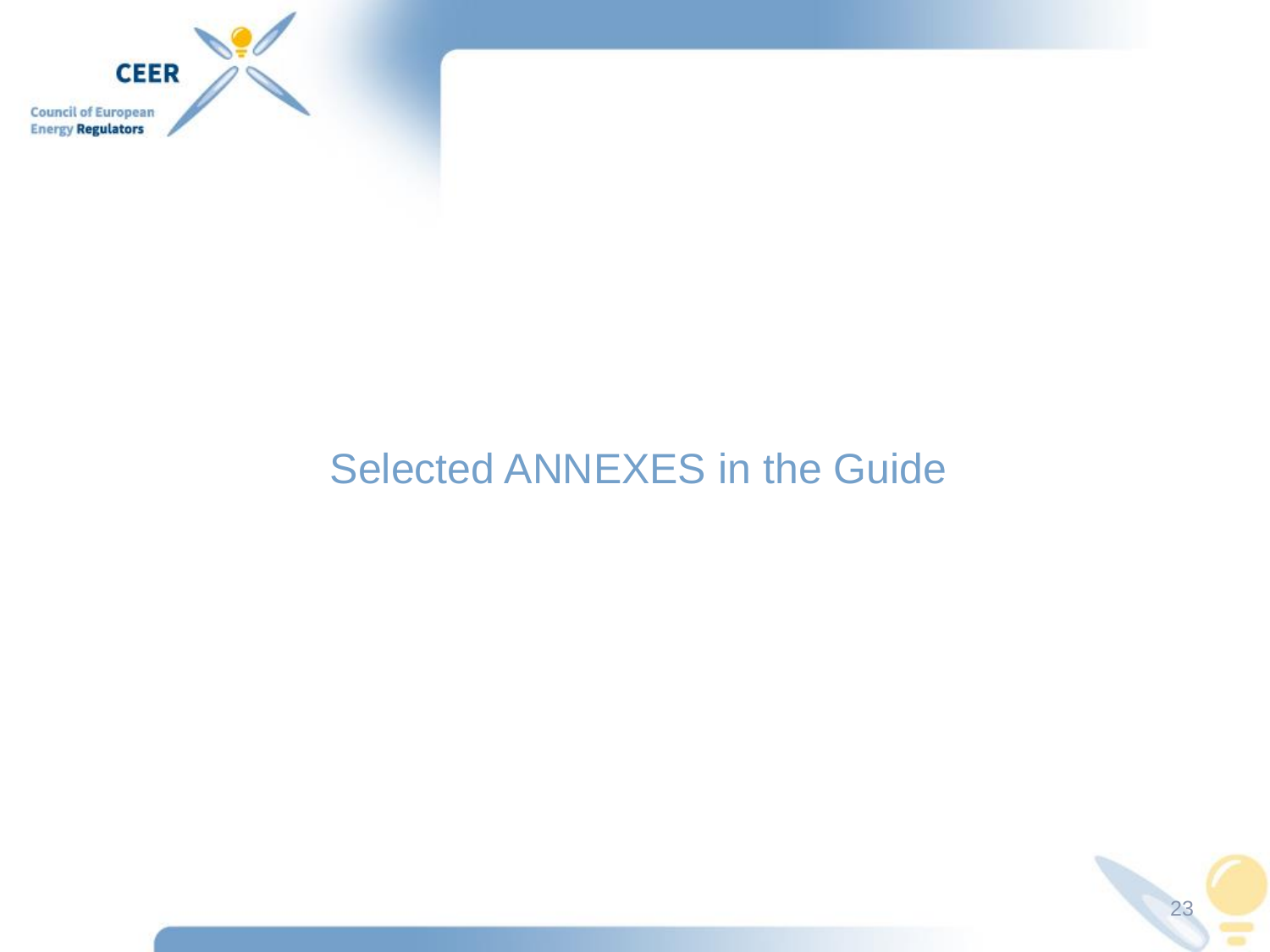

## **Annex 2 - Supporters of the Principles in this Bundled Products Guide**

#### Annex 2 – Organisations supporting the Guide on Bundled Products

This Guide on Bundled Products has been developed by CEER, the association of European energy regulators, under the framework of the PEER initiative (see Annex 1). We thank the many different companies, public authorities and consumer bodies who shared their experiences with bundles products.

The following organisations have indicated their support for the principles in this Guide on Bundled Products and a commitment to ensure that customers who buy bundled products are equally as protected as those customers who buy individual (non-bundled) goods or services. To this end, they stand ready to further engage with the European energy regulators to improve the bundled goods and services offered and the regulatory treatment of bundled products within and across sectors to the benefit of customers.

This list of organisations supporting this Guide on Bundled Products will continue to grow, as more and more stakeholders express their interest in this initiative.

**BEUC** (the European Consumer Organisation) brings together consumer organisations of the European Union and other European countries in order to promote, defend and represent the interests of European consumers in the elaboration and implementation of European Union policies with the European Union institutions and with other bodies. BEUC represents 45 well respected, independent national consumer organisations from 32 European countries (EU, EEA and applicant countries). https://www.beuc.eu/

NEON (the National Energy Ombudsman Network) is the European network of independent, not-forprofit consumer dispute-resolution services and ombudsmen active in the energy sector. NEON 9 members have the public mandate to provide an easily-accessible and free-of-charge way to solve disputes between consumers and companies. http://www.neon-ombudsman.org/

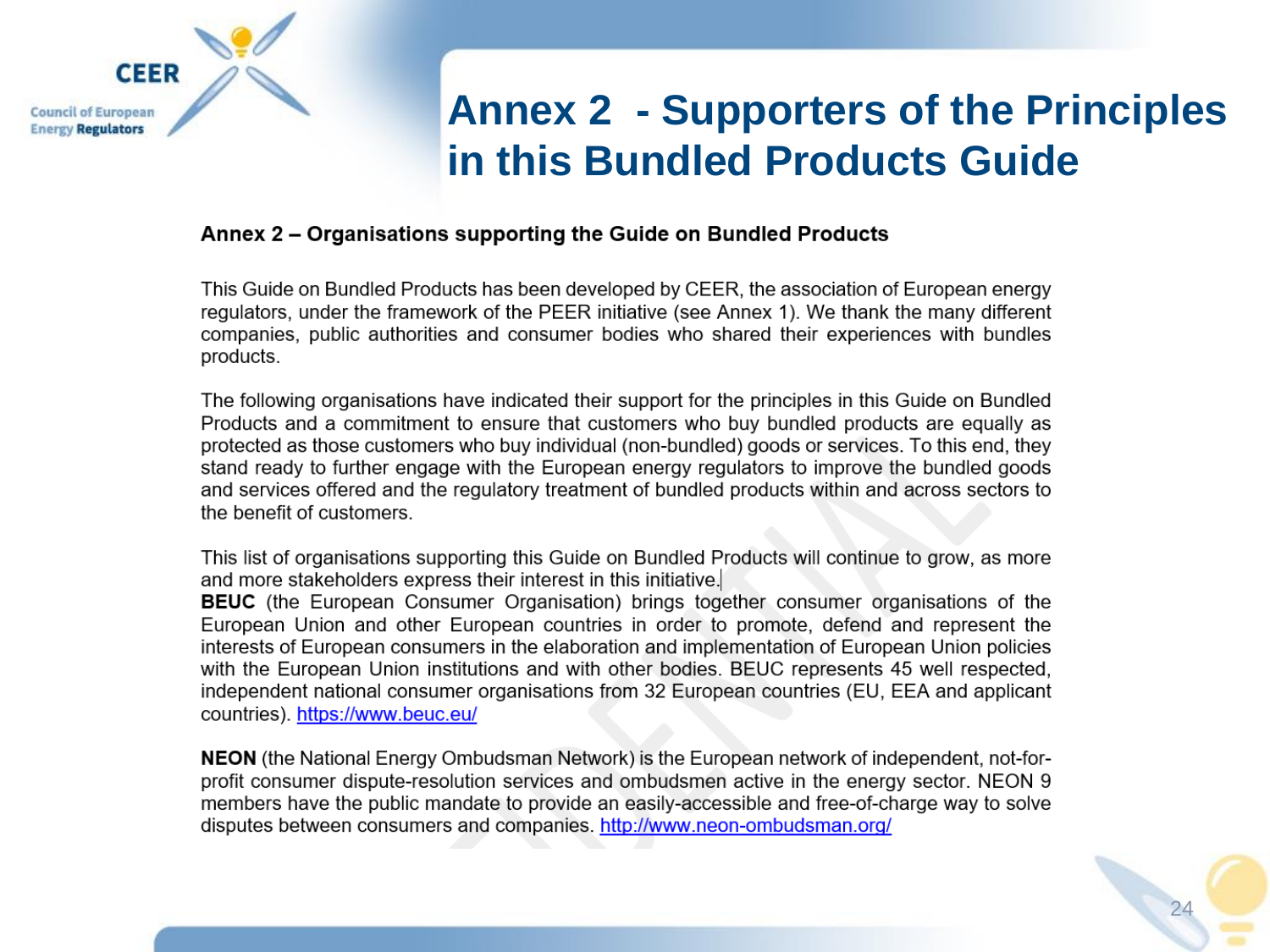

### **How EU law treats bundles**

#### Annex 3 – Examples of EU legislation applicable to bundled products in various sectors

| Legislation                                                                                                                                                                                                                                                                                                                                                         | <b>Articles</b>                                                                                                                                                                                                                                                                                                                                                                                                                                                                                                                      |  |  |  |  |  |
|---------------------------------------------------------------------------------------------------------------------------------------------------------------------------------------------------------------------------------------------------------------------------------------------------------------------------------------------------------------------|--------------------------------------------------------------------------------------------------------------------------------------------------------------------------------------------------------------------------------------------------------------------------------------------------------------------------------------------------------------------------------------------------------------------------------------------------------------------------------------------------------------------------------------|--|--|--|--|--|
| <b>Energy sector</b>                                                                                                                                                                                                                                                                                                                                                |                                                                                                                                                                                                                                                                                                                                                                                                                                                                                                                                      |  |  |  |  |  |
| Directive (EU) 2019/944 of the European Parliament and of the Council on common<br>rules for the internal market in electricity (recast)                                                                                                                                                                                                                            | Articles 10(de) and (e) and 26(2) of Clean Energy Package Electricity<br>Directive on information about bundled contracts and Alternative<br>Dispute Resolutin (ADR) mechanisms "for any dispute that arises<br>from products or services that are tied to, or bundled with, any product<br>or service falling under the scope of this Directive."                                                                                                                                                                                   |  |  |  |  |  |
| <b>Telecommunications</b>                                                                                                                                                                                                                                                                                                                                           |                                                                                                                                                                                                                                                                                                                                                                                                                                                                                                                                      |  |  |  |  |  |
| Directive (EU) 2018/1972 of the European Parliament and of the Council of 11<br>December 2018 establishing the European Electronic Communications Code (recast)                                                                                                                                                                                                     | Recital 283: "Bundles comprising at least either an internet access<br>service or a publicly available number-based interpersonal<br>communications service, as well as other services, such as publicly<br>available number-independent interpersonal communications<br>services, linear broadcasting and machine-to-machine services, or<br>terminal equipment, have become increasingly widespread and are<br>an important element of competition.                                                                                |  |  |  |  |  |
| Financial products (including insurance)                                                                                                                                                                                                                                                                                                                            |                                                                                                                                                                                                                                                                                                                                                                                                                                                                                                                                      |  |  |  |  |  |
| Directive 2014/92/EU of the European Parliament and of the Council of 23 July 2014<br>on the comparability of fees related to payment accounts, payment account switching<br>and access to payment accounts                                                                                                                                                         | Article 8 "Member States shall ensure that, when a payment account<br>is offered as part of a package together with another product or<br>service which is not linked to a payment account, the payment service<br>provider informs the consumer whether it is possible to purchase the<br>payment account separately and, if so, provides separate information<br>regarding the costs and fees associated with each of the other<br>products and services offered in that package that can be purchased<br>separately."             |  |  |  |  |  |
| <b>Consumers</b>                                                                                                                                                                                                                                                                                                                                                    |                                                                                                                                                                                                                                                                                                                                                                                                                                                                                                                                      |  |  |  |  |  |
| Directive on representative actions for the protection of the collective interests of<br>consumers                                                                                                                                                                                                                                                                  | In combination with sectorial legislation                                                                                                                                                                                                                                                                                                                                                                                                                                                                                            |  |  |  |  |  |
| Directive on better enforcement and modernisation of EU consumer protection rules<br>- which covers a wide range of consumer protection measures, including unfair<br>terms in consumer contracts, consumer protection in the indication of the prices of<br>products offered to consumers, unfair business-to-consumer commercial practices<br>and consumer rights | New Article 6a in Directive 2011/83 on consumer rights:<br>Pre-contractual info for contracts concluded on online marketplaces:<br>1 (d) where applicable, how the obligations related to the contract are<br>shared between the third party offering the goods, services or digital<br>content and the provider of the online marketplace. This information<br>shall be without prejudice to the responsibility that the online<br>marketplace or trader may have in relation to the contract under other<br>Union or national law. |  |  |  |  |  |
| <b>Travel</b>                                                                                                                                                                                                                                                                                                                                                       |                                                                                                                                                                                                                                                                                                                                                                                                                                                                                                                                      |  |  |  |  |  |
| Directive (EU) 2015/2302 of the European Parliament and of the Council of 25<br>November 2015 on package travel and linked travel arrangements, amending<br>Regulation (EC) No 2006/2004 and Directive 2011/83/EU of the European Parliament<br>and of the Council and repealing Council Directive 90/314/EEC                                                       | Overall Directive on package travel                                                                                                                                                                                                                                                                                                                                                                                                                                                                                                  |  |  |  |  |  |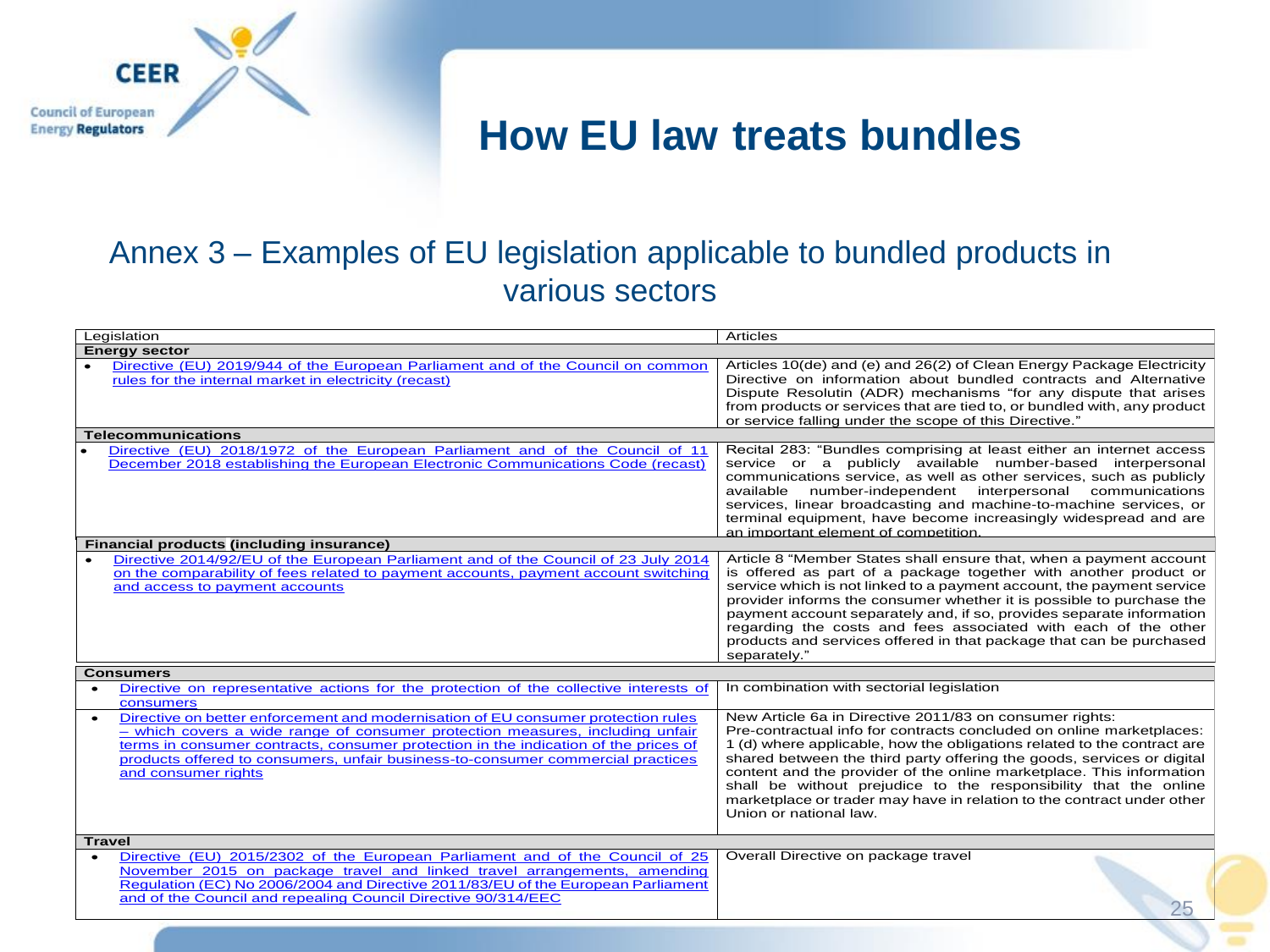

### **What is a Bundle? Real-life examples**

#### **Annex 4 – Examples of Bundles in Europe**

| Electricity + smart                                                       | Smart meters, home security,<br>monitoring the elderly, smart<br>thermostat, intelligent light bulbs                      | Belgium               | Engie Electrabel | https://www.engie-electrabel.be/fr/electricite-gaz<br>https://www.engie-electrabel.be/fr/up                                  |
|---------------------------------------------------------------------------|---------------------------------------------------------------------------------------------------------------------------|-----------------------|------------------|------------------------------------------------------------------------------------------------------------------------------|
| home technologies                                                         |                                                                                                                           | France                | Engie            | https://particuliers.engie.fr/offres-electricite-<br>gaz.html#panel3                                                         |
|                                                                           |                                                                                                                           | The Netherlands       | Eneco            | https://www.eneco.nl/energieproducten/                                                                                       |
|                                                                           |                                                                                                                           | Sweden                | Tibber           | https://sverige.tibber.com/                                                                                                  |
| Telecommunications                                                        | TV, phone, internet                                                                                                       | The Netherlands       | Oxxio            | https://www.oxxio.nl/internet-tv-bellen/                                                                                     |
|                                                                           |                                                                                                                           | Sweden                | Dalakraft        | https://www.dalakraft.se/bredband                                                                                            |
|                                                                           |                                                                                                                           | Ireland               | Eir              | https://www.eir.ie/bundles/                                                                                                  |
|                                                                           |                                                                                                                           |                       | Sky              | https://www.sky.com/ireland/broadband-talk/tv-and-<br>fibre/                                                                 |
|                                                                           |                                                                                                                           |                       | Virgin Media     | https://www.virginmedia.com/shop/bundles                                                                                     |
|                                                                           |                                                                                                                           |                       | Vodafone         | https://n.vodafone.ie/offers.html                                                                                            |
|                                                                           |                                                                                                                           | <b>Czech Republic</b> | ČEZ              | https://www.cez.cz/cs/299                                                                                                    |
| Electricity + Electric<br>Vehicle (EV)                                    | Installation of EV charging point,<br>app, smart charging, charge card.                                                   | Belgium               | Engie Electrabel | https://www.engie-electrabel.be/fr/energie-voiture-<br>electrique                                                            |
|                                                                           |                                                                                                                           | France                | <b>EDF</b>       | https://particulier.edf.fr/fr/accueil/offres/electricite-<br>bis/offres-marche/vert-electrique-auto.html                     |
|                                                                           |                                                                                                                           | The Netherlands       | Nuon             | https://www.nuon.nl/producten/elektrisch-rijden/                                                                             |
|                                                                           |                                                                                                                           | Sweden                | Tibber           | https://sverige.tibber.com/products/easee/                                                                                   |
|                                                                           |                                                                                                                           | Czech Republic        | ČEZ              | https://www.cez.cz/cs/sluzby-pro-<br>zakazniky/elektromobilita/                                                              |
| Electricity + gas<br>Electricity + heat<br>(offered by many<br>companies) | Customers who buy district heating<br>from the utility will have a lower<br>price on the power from the power<br>supplier | France                | Engie            | https://particuliers.engie.fr/demenagement/electricite<br>-gaz/contrat-electricite-gaz-naturel/duo-energie-<br>garantie.html |
|                                                                           |                                                                                                                           | Ireland               | Bord Gáis Energy | 26<br>https://www.bordgaisenergy.ie/home/our-plans                                                                           |
|                                                                           |                                                                                                                           |                       |                  |                                                                                                                              |